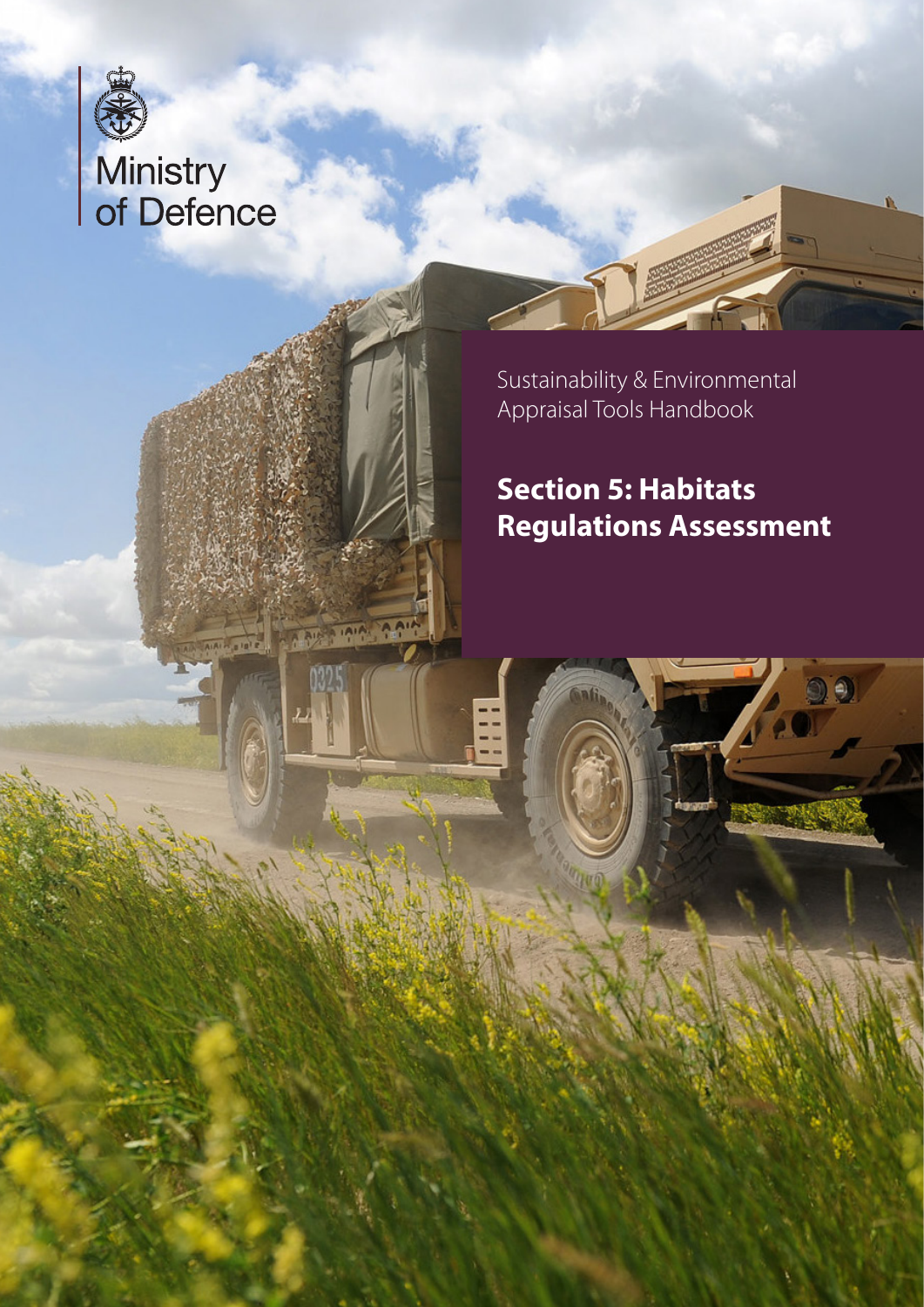#### **Contents**

| <b>How to use this Guidance</b>                            | 3              |
|------------------------------------------------------------|----------------|
| <b>Introduction</b>                                        | 4              |
| What is HRA?                                               | 4              |
| Why is HRA Important?                                      | 6              |
| When is HRA Required?                                      | $\overline{7}$ |
| Who is Responsible for Undertaking HRA?                    | 8              |
| <b>HRA Method and Approach within MOD</b>                  | 9              |
| Judgement of Likely Significant Effect                     | 9              |
| <b>Appropriate Assessment</b>                              | 10             |
| Over-riding Public Interest, Alternatives and Compensation | 10             |

#### **Appendices**

<span id="page-1-0"></span>

| Appendix 5A | <b>MOD Form 2223 (Revised) - Habitats Regulations Assessments (HRA)</b> |
|-------------|-------------------------------------------------------------------------|
| Appendix 5B | <b>Register of MOD Competent Individuals</b>                            |
| Appendix 5C | <b>MOD Habitat Banking Principles</b>                                   |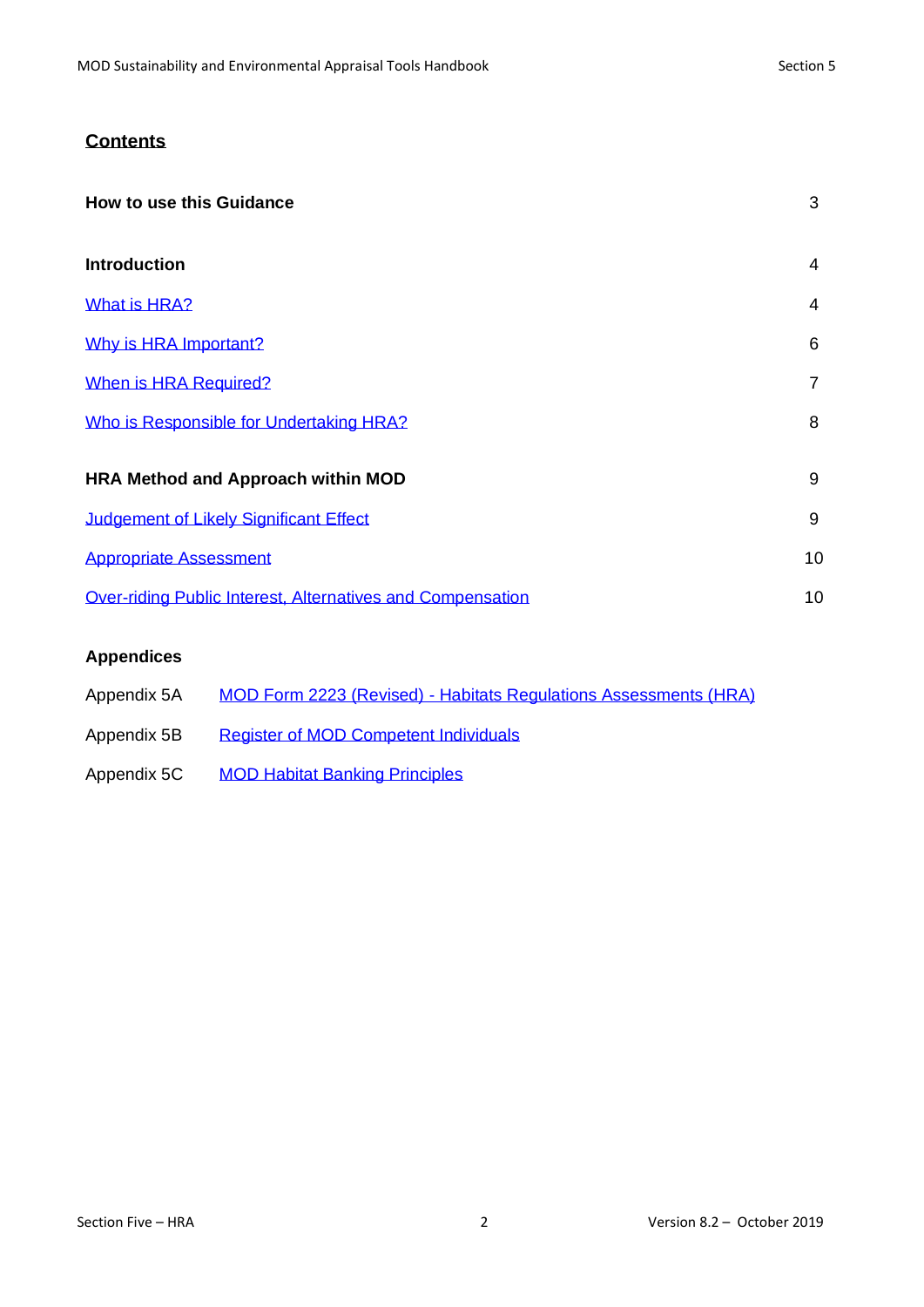#### **How to use this Guidance**

This section provides practical guidance for undertaking Habitats Regulations Assessment (HRA). The structure of this guidance is summarised below.

| Chapter 5.1: | Introduces the legislation and circumstances where Habitats<br>Regulation Assessment may be needed.   |
|--------------|-------------------------------------------------------------------------------------------------------|
| Chapter 5.2: | Illustrates the stages that have to be followed with the assistance of<br>a MOD Competent individual. |
| Chapter 5.3: | Highlights key guidance documents.                                                                    |

#### **Who is the guidance aimed at?**

Chapter [5.1](#page-3-0) of this section of the Handbook provides a basic level of guidance to meet the requirements for legal compliance within MOD and is targeted at MOD staff and contractors involved in project management:

- Infrastructure development and disposal programme and project management
- Changes in estate management of sites with relevant designations
- Changes in defence activities including training, test and evaluation and operational activities, where these might affect sites with relevant designations.

Chapter [5.2](#page-8-0) provides more detailed practitioners guidance on the HRA process and is aimed at DIO Ecologists and consultants.

For HRA of defence activities in the marine environment, refer also to the Royal Navy's Environmental Protection Guidelines (Maritime) and Maritime Environmental and Sustainability Assessment Tools (MESAT)

<span id="page-2-0"></span>**Box 5.1 – HRA Guidance and Policy**

#### **HRA Guidance and Implementation**:

DIO Environmental Support and Compliance: [DIO-EcologyTeam@mod.uk](mailto:DIO-EcologyTeam@mod.uk)

**HRA Policy**

JSP 850 – [Infrastructure and Estate Policy](https://modgovuk.sharepoint.com/sites/defnet/HOCS/Pages/JSP850.aspx) 

MOD is always seeking to learn from good practice to improve the ways that guidance is provided. Please email any **suggestions or feedback** to [DIO-EcologyTeam@mod.uk](mailto:DIO-EcologyTeam@mod.uk)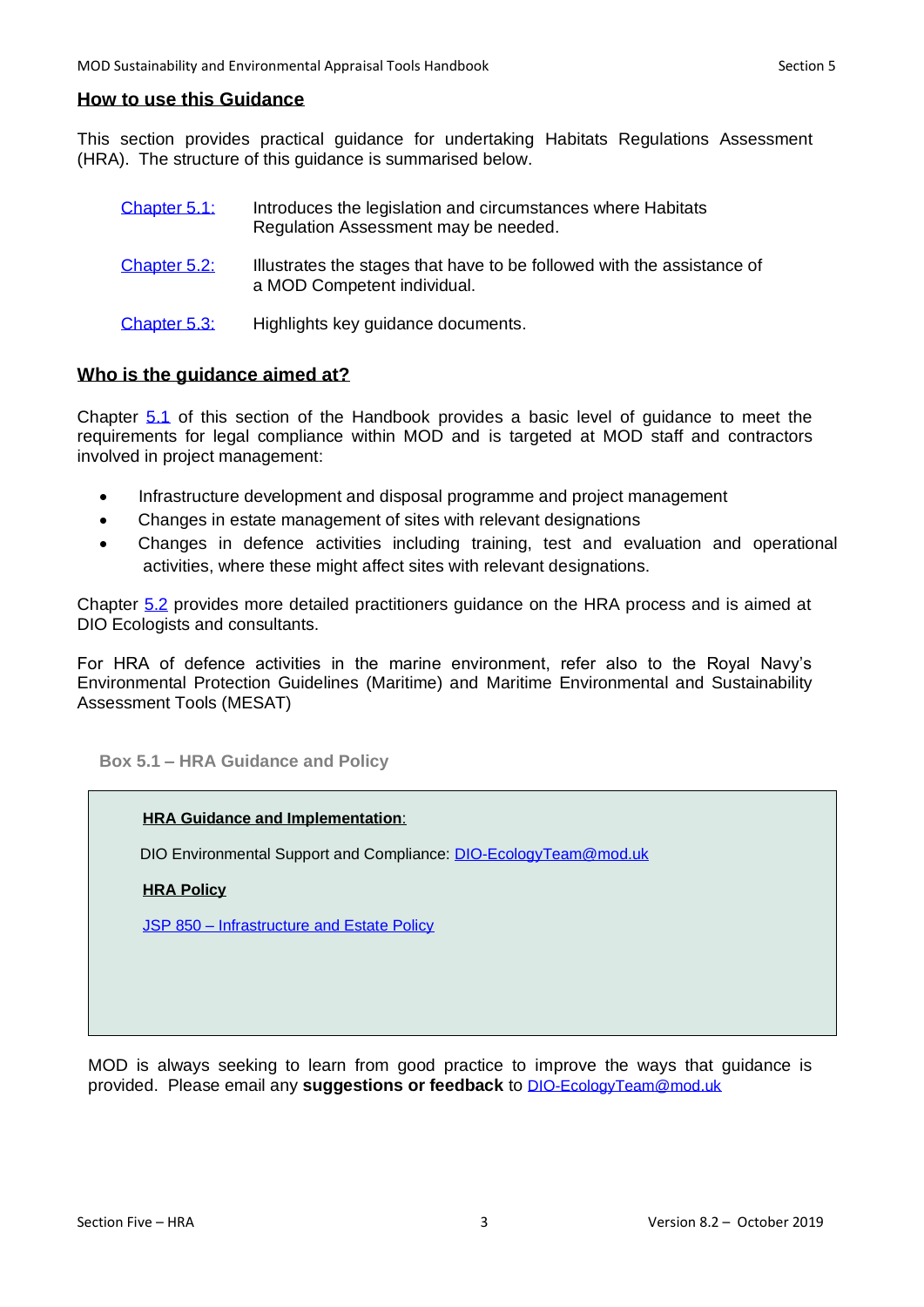#### <span id="page-3-0"></span>**5.1 What is Habitats Regulations Assessment (HRA)?**

- 5.1.1 "Habitats Regulations Assessment" (HRA) refers to an iterative series of assessments, including Judgement of Likely Significant Effect (JLSE) and Appropriate Assessment (AA), that may be required under the EC 'Habitats' Directive (92/43/EEC) and the UK 'Habitats' Regulations (see Box [5.2\)](#page-3-1) for any plan or project that could affect internationally important sites for nature conservation. A list of the types and descriptions of these internationally important sites is given in [5.1.6](#page-5-1).
- 5.1.2 HRA differs from SEA and EIA in that it only considers effects on the nature conservation objectives and features for which the site was designated, not all environmental consequences. EIAs are usually produced to accompany town and country planning or other licensing applications by the Applicant, but HRAs are produced by a decision-making or competent authority.
- 5.1.3 The legislation does not specify how an HRA should be undertaken, but it should be appropriate and sufficient. For some plans or projects, a simple and brief assessment may be appropriate. Other plans and projects may require comprehensive scientific investigation before a conclusion can be reached. The phases of assessment are summarised in [Figure 5.1](#page-3-2) and the outline details of undertaking each stage is given in [Chapter 5.2.](#page-8-0) A list of the wide variety of further guidance is available in [Chapter 5.3.](#page-10-0)

<span id="page-3-1"></span>**Box 5.2. Statutory Requirements for HRA within MOD**

#### **[The EC 'Habitats' Directive](http://jncc.defra.gov.uk/page-1374)**

European Community (EC) Directive on the Conservation of Natural Habitats and Wild Fauna and Flora (92/43/EEC).

Provides for the designation and protection of SACs and the protection of SPAs.

- Interpreted in England and Wales by: *[The Conservation of Habitats and Species Regulations 2017.](https://www.legislation.gov.uk/uksi/2017/1012/contents/made) SI 2017/1012*
- Interpreted in Scotland by: *[The Conservation \(Natural Habitats &c.\) Regulations 1994](http://www.legislation.gov.uk/uksi/1994/2716/contents/made) (as amended). SI 1994 No. 2716*
- Interpreted in Northern Ireland by: [The Conservation \(Nature, Habitats etc\) Regulations 1995](http://www.legislation.gov.uk/nisr/1995/380/contents/made) (as amended). Statutory Rule 1995 No. 380
- Interpreted in UK offshore waters by [The Conservation of Offshore Marine Habitats and Species](https://www.legislation.gov.uk/uksi/2017/1013/contents/made)  [Regulations 2017:](https://www.legislation.gov.uk/uksi/2017/1013/contents/made)*.* SI /2017 No. 1013

#### **[The EC Wild Birds Directive](http://jncc.defra.gov.uk/page-1373)**

EC Directive on the Conservation of Wild Birds (2009/147/EC). Provides for the designation and protection of SPAs.

- Interpreted in England and Wales by [The Wildlife and Countryside Act 1981](http://www.legislation.gov.uk/ukpga/1981/69) (as amended).
- Interpreted in Scotland by the Wildlife and [Countryside Act 1981](http://www.legislation.gov.uk/ukpga/1981/69) (as amended) and the Nature [Conservation \(Scotland\) Act 2004.](http://www.legislation.gov.uk/asp/2004/6/contents)
- Interpreted in Northern Ireland but the [Wildlife \(NI\) Order 1985](http://www.legislation.gov.uk/nisi/1985/171/contents) (as amended).

#### **[Ramsar Sites](http://jncc.defra.gov.uk/page-161)**

<span id="page-3-2"></span>Sites designated under the United Nations Convention on Wetlands of International Importance (signed in Ramsar, 1979) are protected by UK government policies which mandate the treatment of Ramsar Sites in the same manner as sites protected under the Birds and Habitats Directives.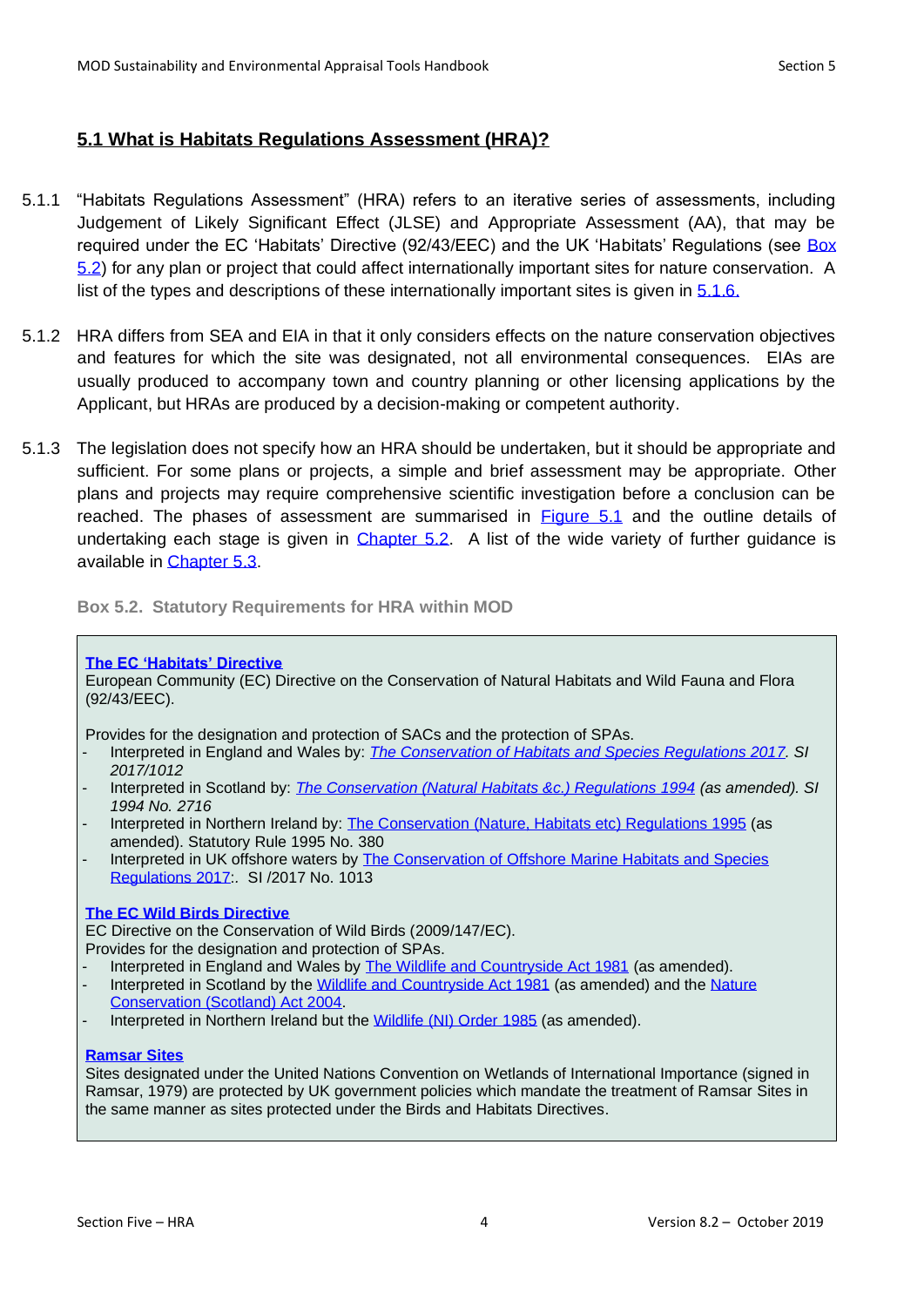#### **Figure 5.1: Key Stages of HRA**

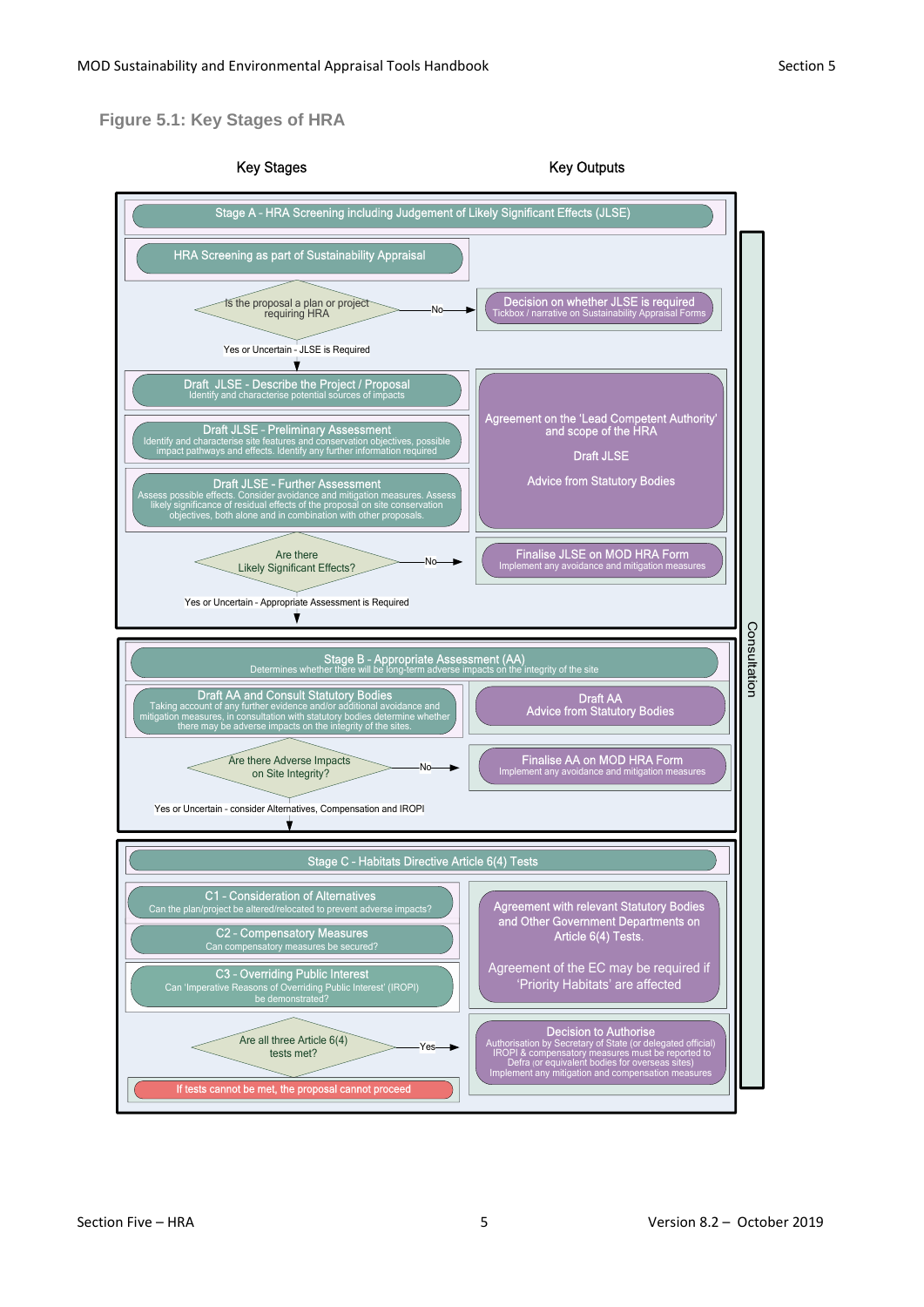#### <span id="page-5-1"></span><span id="page-5-0"></span>**Why undertake HRA?**

- 5.1.4 The requirement for undertaking HRA for MOD plans and projects is driven by a statute which is outlined above and in [Box 5.2.](#page-3-1) MOD policy underlines the need for HRA (JSP 850 – Infrastructure [and Estate Policy\)](https://www.gov.uk/government/collections/joint-service-publication-jsp). As discussed previously, this statutory requirement applies to certain internationally important sites for nature conservation.
- 5.1.5 International sites are selected and designated on scientific criteria to protect certain species, habitats and physical features. Responsibility for site selection and the protection of the sites falls to the relevant government department for England, Scotland, Wales or Northern Ireland, and their statutory advisers, the national nature conservation agencies. Sites are protected as soon as their international importance is recognised by notification as 'possible', 'proposed' or 'candidate' sites. To check whether a plan or project may affect any internationally important site, please check online mapping resources such as the [UK Multi-Agency Geographic Information for the Countryside](http://www.magic.gov.uk/) and [JNCC Marine Protected Area Mapping](http://jncc.defra.gov.uk/page-5201) and/or consult [DIO Ecologists.](#page-2-0) Please note that online mapping resources may not show internationally important sites that are still under consultation.

#### **Special Protection Areas (SPAs)**

5.1.6 SPAs are classified under the EC Birds Directive to ensure the survival and reproduction of certain wild bird species that are in danger of extinction, vulnerable to habitat change, rare, or otherwise requiring attention; and for the protection of important habitats for regularly occurring migratory species.

#### **Special Areas of Conservation (SACs)**

5.1.7 SACs are designated under the EC Habitats Directive to protect habitat types that are in danger of disappearance, have a small natural range, or are highly characteristic of the region; and to protect species that are endangered, vulnerable, rare, or endemic and requiring particular attention. In the UK, sites (or parts of sites) below high water (out to 12 nautical miles) are also called European Marine Sites. The offshore marine Conservation Regulations 2007 apply the Directive from 12-200 nautical miles.

#### **Wetlands of International Importance (Ramsar Sites)**

- 5.1.8 Wetlands of International Importance are designated under the Ramsar Convention (1971) to protect biological and physical features of wetlands, with special attention given to waterfowl habitats. Ramsar sites often overlap with SACs and SPAs and UK planning policy determines that they should be accorded the same importance when developments are proposed.
- 5.1.9 MOD currently owns land on, and/or has direct management responsibility for 136 SPAs, SACs or Ramsar Sites in the UK. In addition, there are a many SPAs, SACs and Ramsar sites adjacent to or close to MOD sites, or where MOD has licence to train, or which may otherwise be affected by MOD activities. A [Sustainability Appraisal](https://www.gov.uk/government/publications/mod-sustainability-and-environmental-appraisal-tool-handbook) (see [Section 2, Theme J\)](https://www.gov.uk/government/publications/mod-sustainability-and-environmental-appraisal-tool-handbook) should identify whether the proposed plan or project could have any effect on a SPA, SAC or Ramsar site, but if there is any doubt, then a MOD Environmental Adviser should be consulted.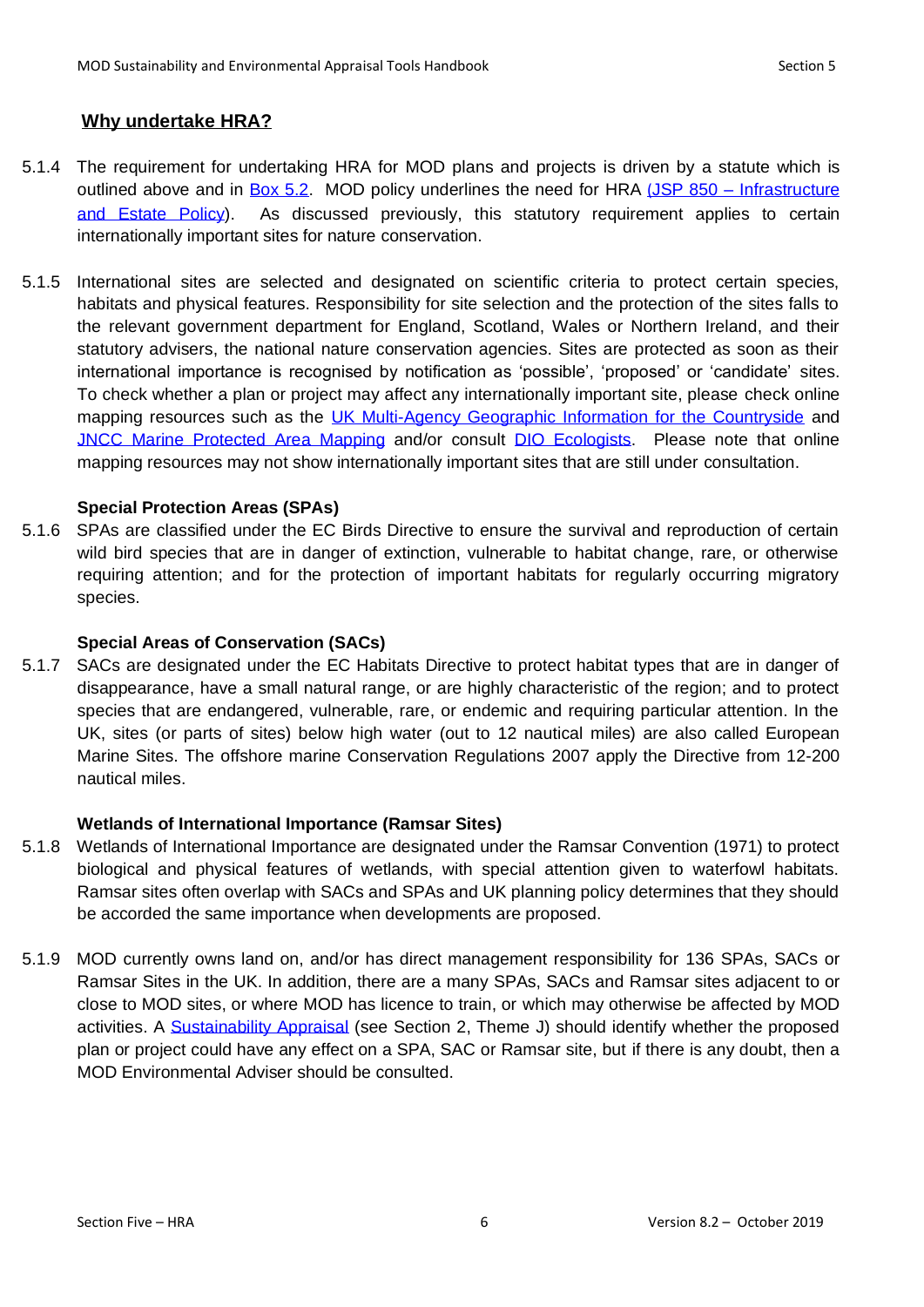#### <span id="page-6-0"></span>**When should an HRA be undertaken and on what activities?**

- 5.1.10 Sustainability Appraisal of proposals should identify the potential need for HRA. There are specific trigger questions within the [Sustainability Appraisal](https://www.gov.uk/government/publications/mod-sustainability-and-environmental-appraisal-tool-handbook) process (see Section 2 Appendix C Theme J and Appendix 2A Evaluation of the Requirements for Assessments, Consents and Licenses form) to highlight whether there is any likelihood of effects on a SPA, SAC or Ramsar site that must be considered.
- 5.1.11 Effects could arise from MOD proposals for estate development or rationalisation, changes in or intensification of training patterns, or the type of equipment being used, changes in drainage or abstractions and discharges, and/or changes to land management regimes e.g. public access levels or grazing patterns. Plans and projects that are directly related to the conservation management of a site do not usually require HRA. However, HRA may be required if management for one feature species or habitat will negatively affect other feature species and habitats.
- 5.1.12 Where required, HRA must be completed before deciding to undertake or approve any plan or project which, either alone or in combination, could significantly affect the special features of a SPA, SAC or Ramsar site. In practice HRAs should be undertaken:
	- Before Main Gate Business Case decisions for major projects (and an initial draft HRA should be prepared to inform Initial Gate Business Case decisions)
	- Before applications for statutory approvals (e.g. Planning Permission, Marine Licence, SSSI) Assent) are submitted (and an initial draft HRA should be prepared to inform pre-application consultations);
	- Where no planning permission or other authorisation is required, eg for Minor New Works, before the MOD decides to undertake or approve a plan or project;
	- Before MOD reviews a decision to undertake a plan or project or reviews an authorisation for plans or projects that are incomplete

#### *Plans including Integrated Rural Management Plans (IRMPs)*

5.1.13 HRA may be required for MOD plans that are likely to have a significant effect on an international site. Current legal advice is that HRA is required for IRMPs which form the MOD's mechanism for managing steady-state activities where these relate to Natura 2000 or Ramsar sites. Seek DIO [ecologist advice](#page-2-0) for other types of plans

#### *Permitted Development and Activities Exempt from Marine Licensing*

5.1.14 Permitted Developments and activities that are exempt from Marine Licensing are still subject to HRA and existing consents and activities should be reviewed when a new nature conservation site is identified or designated.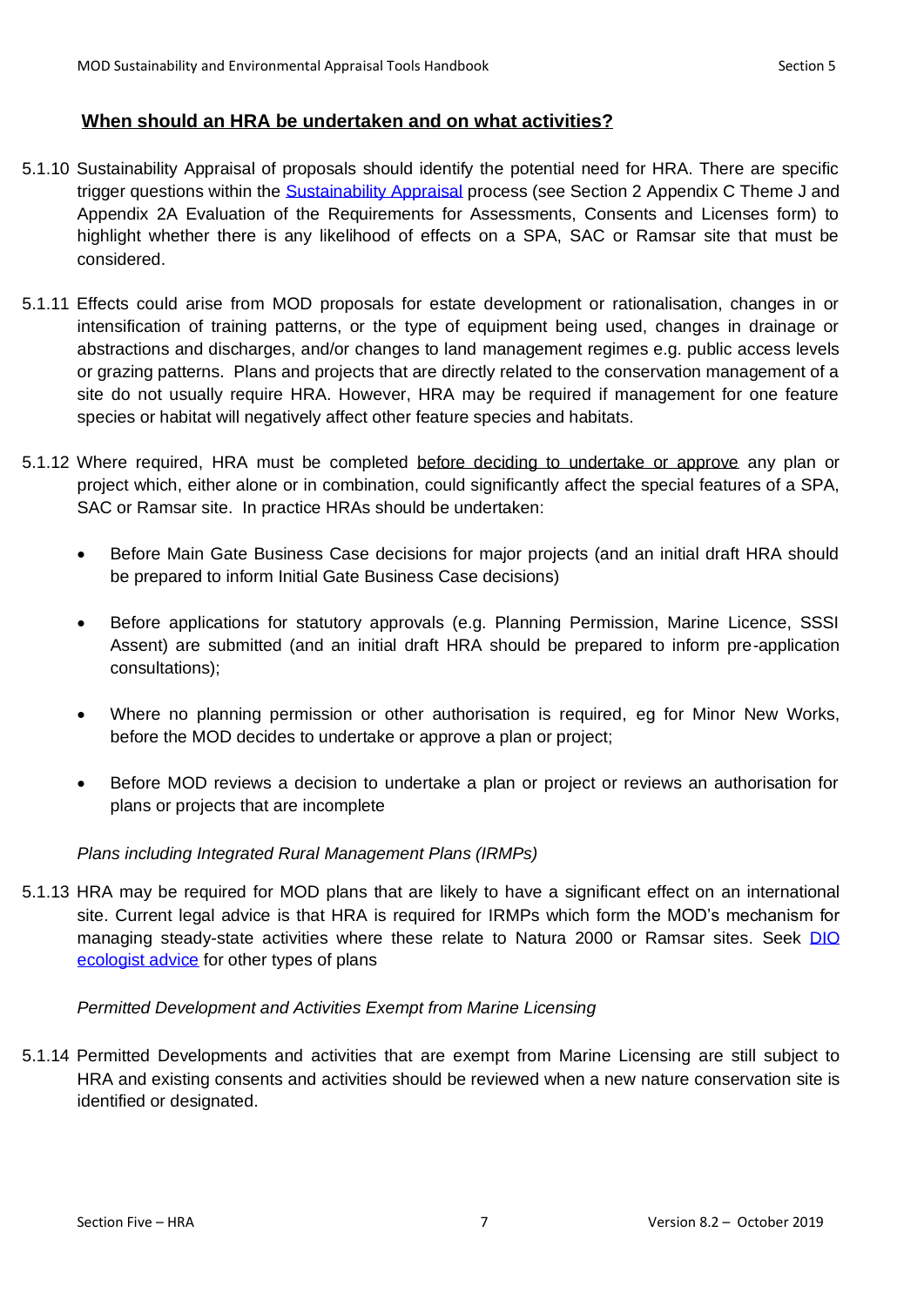#### *Distant, Indirect and Temporary Effects*

5.1.15 Likely significant effects may occur even if the plan or project is some distance away from an SPA, SAC or Ramsar site and may be direct or indirect, temporary or permanent. Direct effects include habitat destruction and disturbance but distant effects may include pollution carried by air or water. Construction of a new barracks near a site may cause temporary direct effects during erection, but longer-term indirect effects may be caused from intensified backdoor training by the extra personnel.

#### <span id="page-7-0"></span>**Who is responsible for undertaking HRA?**

- 5.1.16 The MOD is a "Competent Authority", under the UK Habitats Regulations. This means that MOD can make the judgements as to whether its plans or projects are likely to have significant effects on SPAs, SACs or Ramsar sites, with advice from the Statutory Bodies, and, where required, carry out Appropriate Assessment. The MOD has created a Register of Competent Individuals who are appropriately qualified and experienced to comply with this requirement, and only these competent individuals may sign-off any decision on JLSE or AA. A copy of the current Register of Competent Individuals can be found in [Appendix 5B](#page-23-0).
- 5.1.17 For infrastructure development or disposal proposals, the Requirement and/or Project Manager is accountable for identifying (usually through the SA process) the potential that their plan or project could have detrimental effects on an internationally important site and that further action is required with respect to HRA. If following this initial indication, there needs to be further investigation, one of MOD's registered Competent Individuals must be contacted to assist with completing the stages of the HRA process.
- 5.1.18 For changes in estate management, the Head of Establishment or contractor may be responsible for identifying the potential that their plan or project could have detrimental effects on an internationally important site
- 5.1.19 For changes in defence activities including training, test and evaluation and operational activities, the Head of Establishment and unit Commanding Officers or exercise planners may be responsible for identifying the potential that their plan or project could have detrimental effects on an internationally important site.
- 5.1.20 MOD's decision-making role as a Competent Authority cannot be transferred to a private partner or contracted out. Technical consideration in support of a HRA can be undertaken by the Partner/Consultants following the initial decision on the significance of the effects but the content and approach of the Technical Consideration must be guided, reviewed and approved by a Competent Individual within MOD.
- 5.1.21 New surveys or scientific investigations may be required, depending on the nature of the plan or project and available information. Surveys may need to be done at certain times of year (e.g. breeding, flowering, over wintering or migrating seasons), which may not fall neatly into planning timeframes, and any survey requirements should be identified at an early stage. The HRA decision is made on the best available scientific information as to whether or not there will be adverse effects.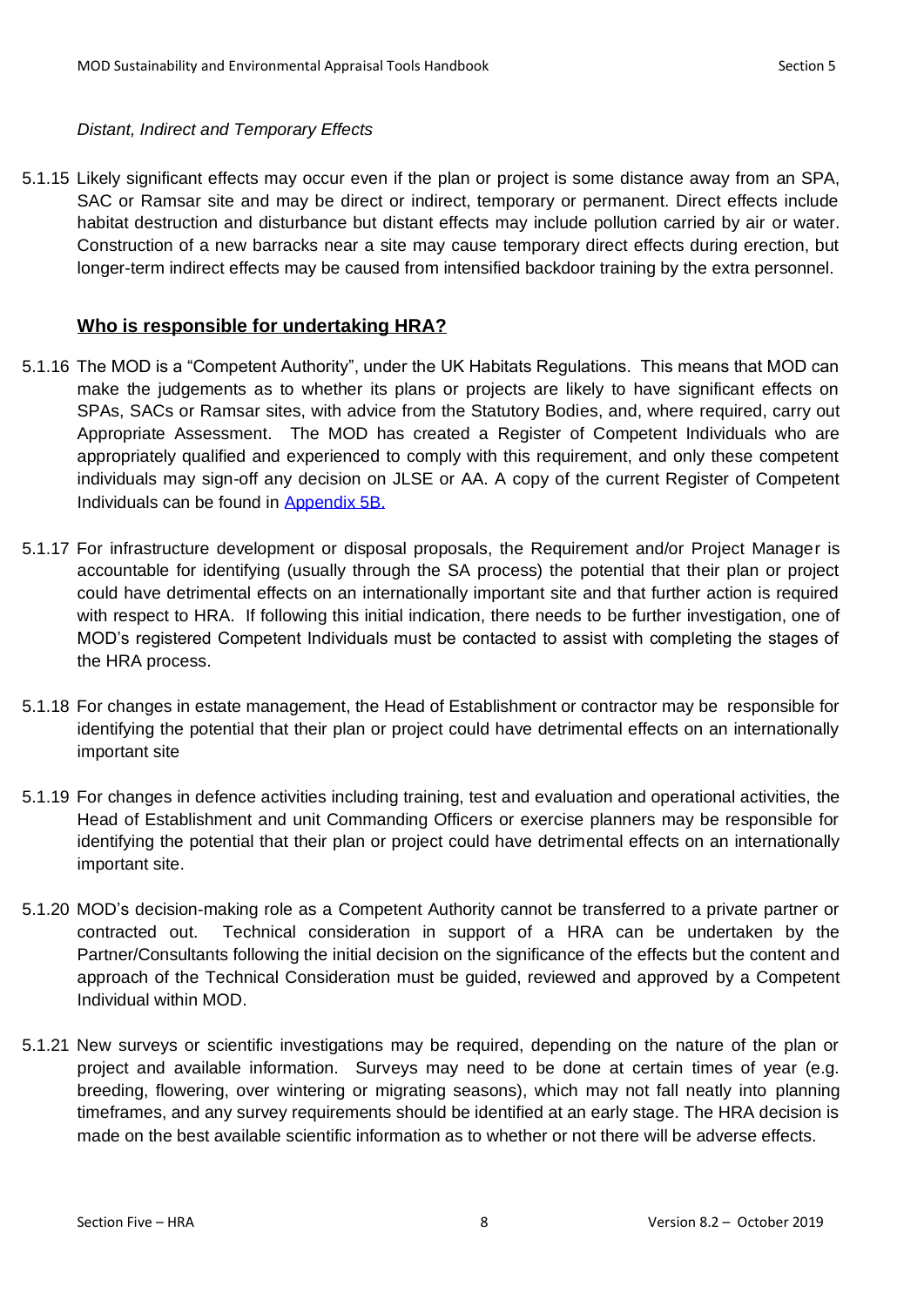#### <span id="page-8-0"></span>**5.2 HRA Methods and Approach within MOD**

- 5.2.1 This chapter provides guidance on the Stages that need to be followed in the HRA process. As discussed in paragraphs [5.1.16-5.1.21](#page-7-0) the process should be undertaken with the assistance of, and must be signed off by a MOD Competent Individual (see [Appendix 5B\)](#page-23-0).
- 5.2.2 Consultation should begin at the earliest opportunity. The formal MOD policy for liaison relating to SPA, SACs and Ramsar Sites can be found in:
	- The Memorandum of Understanding on the Habitats and Birds Directives between MOD, Defra and devolved administrations.
	- The Declarations of Intent between the MOD and the relevant statutory nature conservation bodies for England, Scotland, Wales and Northern Ireland, and with JNCC for Offshore sites.
	- Consultation with relevant statutory bodies for Cyprus and Germany as detailed within their respective Regulations.
- 5.2.3 In almost all cases the HRA process can identify restrictions, modifications or mitigation works to avoid or reduce negative effects to a level at which there will be no adverse effect on the integrity of the SPA, SAC or Ramsar site.
- 5.2.4 As a Competent Authority, MOD must maintain a record of all decisions made on projects and activities across the MOD Estate. An example template for recording such decisions, MOD Form 2223 (Revised) Habitats Regulations Assessments (HRA) - is included in [Appendix 5A.](#page-12-0)

#### <span id="page-8-1"></span>**HRA Screening and Judgement of Likely Significant Effect (JLSE) (Stage A)**

- 5.2.5 Screening, using the MOD Sustainability Appraisal handbook and matrices, is an initial stage establishing whether the given activity is a relevant plan or project and thus determines whether JLSE is required. For advice on screening contact a MOD Competent Individual. MOD Form 2223 may also be used to record HRA Screening decisions.
- 5.2.6 When undertaking JLSE, the following must be considered:
	- all aspects of the proposal, alone and in combination with other proposals;
	- the qualifying interest features and conservation objectives of the SPA, SAC, Ramsar Site1;
	- avoidance and mitigation factors and measures that reduce the likelihood of significant effects ;
	- best available scientific evidence on potential impact pathways and significance
	- any residual likely significant effects of the proposal on the SPA, SAC or Ramsar Site for which further assessment will be required.
- 5.2.7 In accordance with the 'precautionary principle', where it is uncertain whether or not a plan or project is likely to have a significant effect, an AA will be required. The relevant statutory nature conservation body should be consulted at the earliest opportunity and an audit trail must be recorded of all relevant correspondence and decisions.
- 5.2.8 MOD Form 2223 [\(Appendix 5A\)](#page-12-0) can be used to record HRA JLSE decisions, although for very simple projects with no likely significant effects an email from the Competent Individual may suffice.

<sup>1</sup> Candidate SACs are considered in the same terms as fully designated sites.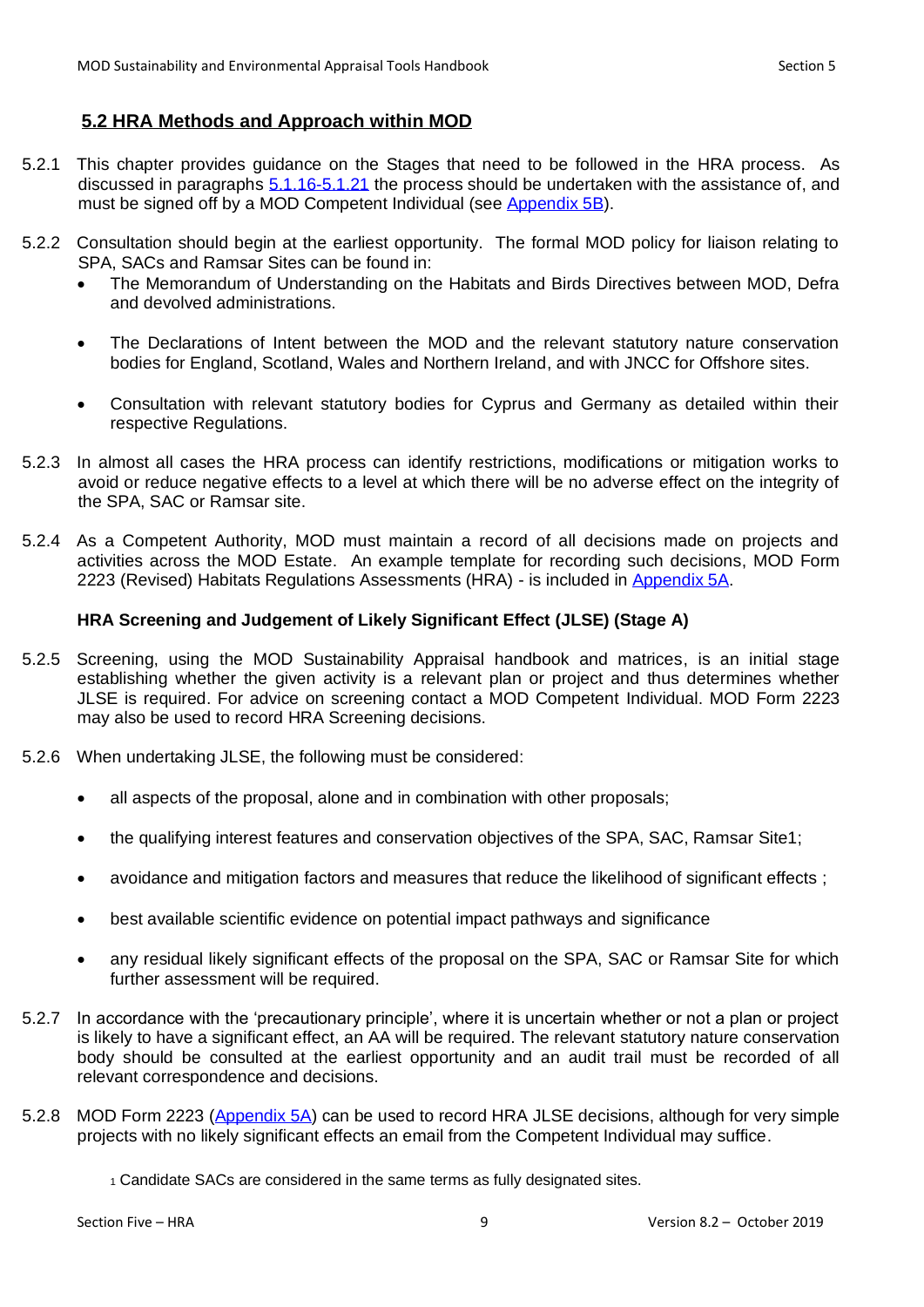#### <span id="page-9-0"></span>**Appropriate Assessment (AA) (Stage B)**

- 5.2.9 If an AA is required, its scope is determined by the Judgement of Likely Significant Effects. JLSE and AA may be sequential steps undertaken at different project stages, but more usually within MOD a JLSE and AA will be drafted together as the full HRA outcome is required to inform project decisions. A typical example is where short term significant disturbance cannot be ruled out in a JLSE, but the subsequent AA is able to determine that there will be no adverse impacts on site features in the long-term.
- 5.2.10 An audit trail must be recorded of all relevant correspondence and decisions during the HRA process. MOD Form 2223 [\(Appendix 5A\)](#page-12-0) must be used to record HRA AA decisions.
- 5.2.11 .

#### <span id="page-9-1"></span>**Imperative Reasons of Over-Riding Public Interest and Compensation (Stage C)**

- 5.2.12 Under certain circumstances it is possible to proceed with a plan or project despite a negative assessment of the implications for the site. To do this, the three tests set out in Article 6(4) of the EC Habitats Directive must be met:
	- i. There are no alternative solutions
	- ii. Any necessary compensatory measures are secured to ensure the overall coherence of the network of SPAs, SACs and Ramsar sites
	- iii. There are imperative reasons of over-riding public interest (UK policy is that defence need constitutes an IROPI)
- 5.2.13 If it can be demonstrated in an auditable fashion that there are no reasonable alternative solutions, the competent authority will consider whether compensation can be secured and whether there are imperative reasons of overriding public interest that require the project to proceed. Compensation may include recreation or restoration of comparable habitat at a new or existing site. If any of these tests are not met the plan or project cannot proceed.
- 5.2.14 Under planned revision of the Memorandum of Understanding, this decision may be delegated to a Director level committee. An audit trail must be recorded and the Secretary of State, National Assembly of Wales, Scottish Government or Northern Ireland Government notified, as appropriate. The Defra Secretary of State is responsible for reporting all derogations to the European Commission.
- 5.2.15 MOD Form 2223 [\(Appendix 5A\)](#page-12-0) must be used to record HRA IROPI decisions.

#### **Habitat Banking**

5.2.16 It may be necessary or desirable to design and implement habitat mitigation and compensation measures in advance of HRA being concluded and damage occurring, a process known as 'habitat banking'. Habitat banking may be done on a project-specific basis, or through a pooled approach. MOD guidance on habitat banking is at [Appendix 5C](#page-24-0)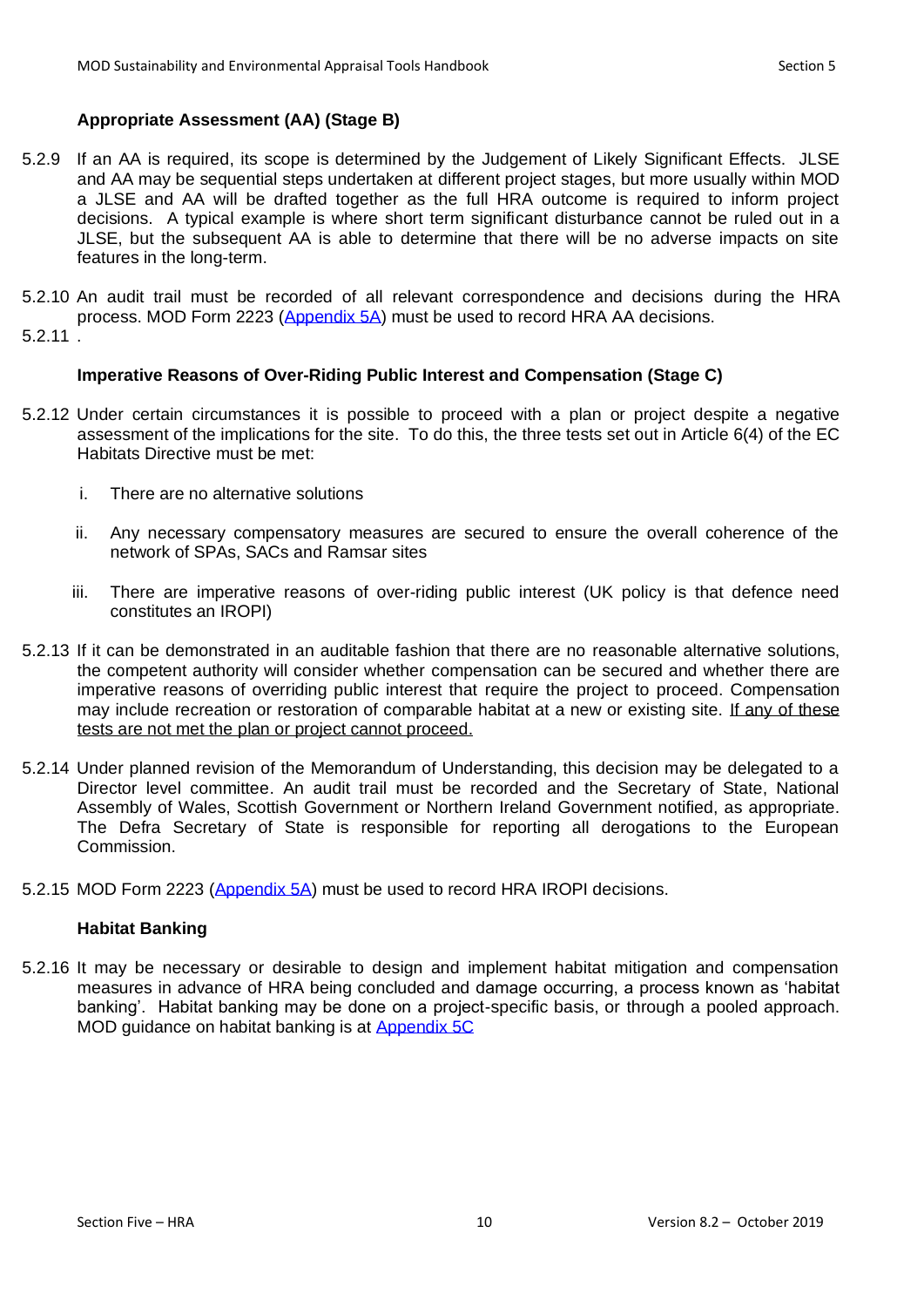#### <span id="page-10-0"></span>**5.3 REFERENCES**

#### **EC Legislation and Guidance:**

- [European Commission \(2009\) Community Directive on the Conservation of Wild Birds](http://ec.europa.eu/environment/nature/legislation/birdsdirective/index_en.htm)  [\(2009/147/EC\) \[The 'Birds' Directive\].](http://ec.europa.eu/environment/nature/legislation/birdsdirective/index_en.htm)
- [European Commission \(1992\) Community Directive on the Conservation Natural Habitats](http://eur-lex.europa.eu/LexUriServ/LexUriServ.do?uri=CONSLEG:1992L0043:20070101:EN:PDF)  [and of Wild Fauna and Flora \(92/43/EEC\) \[The 'Habitats' Directive\].](http://eur-lex.europa.eu/LexUriServ/LexUriServ.do?uri=CONSLEG:1992L0043:20070101:EN:PDF)
- [EC Guidance document on Article 6\(4\) \(January 2007\)](http://ec.europa.eu/environment/nature/natura2000/management/docs/art6/guidance_art6_4_en.pdf)
- EC Guidance document on the Assessment of Plans and Projects significantly affecting [Natura 2000 sites \(November 2001\)](http://ec.europa.eu/environment/nature/natura2000/management/docs/art6/natura_2000_assess_en.pdf)
- [EC Guidance document: Managing Natura 2000 sites \(2000\)](http://ec.europa.eu/environment/nature/natura2000/management/docs/art6/provision_of_art6_en.pdf)
- [Interpretation Manual of European Union Habitats -](http://ec.europa.eu/environment/nature/legislation/habitatsdirective/docs/2007_07_im.pdf) EUR27

#### **MOD Policy**

- The Memorandum of Understanding on the Habitats and Birds Directives between the Ministry of Defence and Defra, CLG, SG, WAG & NIE
- Declarations of Intent between the Ministry of Defence, Natural England, Scottish Natural Heritage, Natural Resources Wales and JNCC.
- JSP 850 [Infrastructure and Estate Policy](https://modgovuk.sharepoint.com/sites/defnet/HOCS/Pages/JSP850.aspx)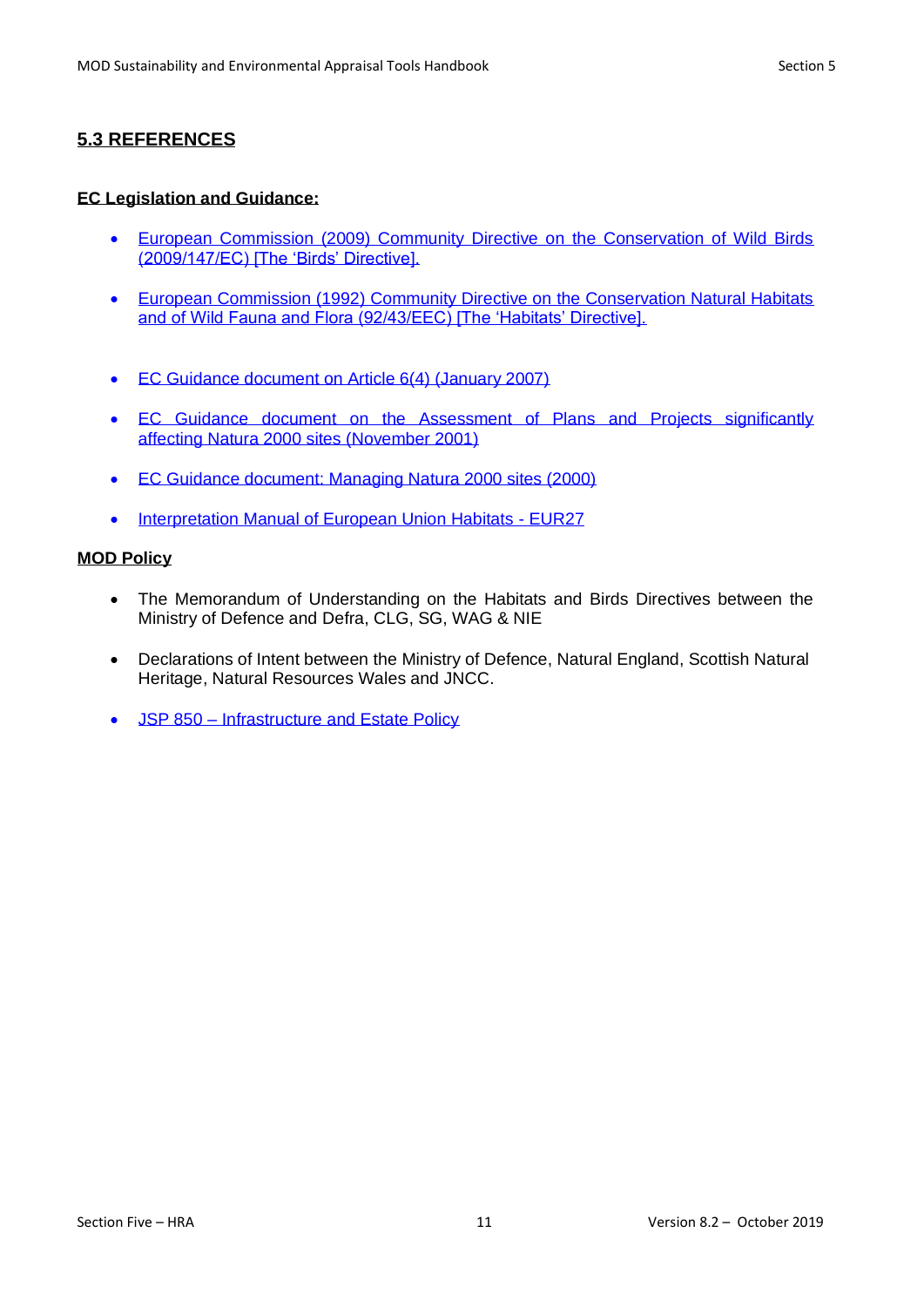# **APPENDICES**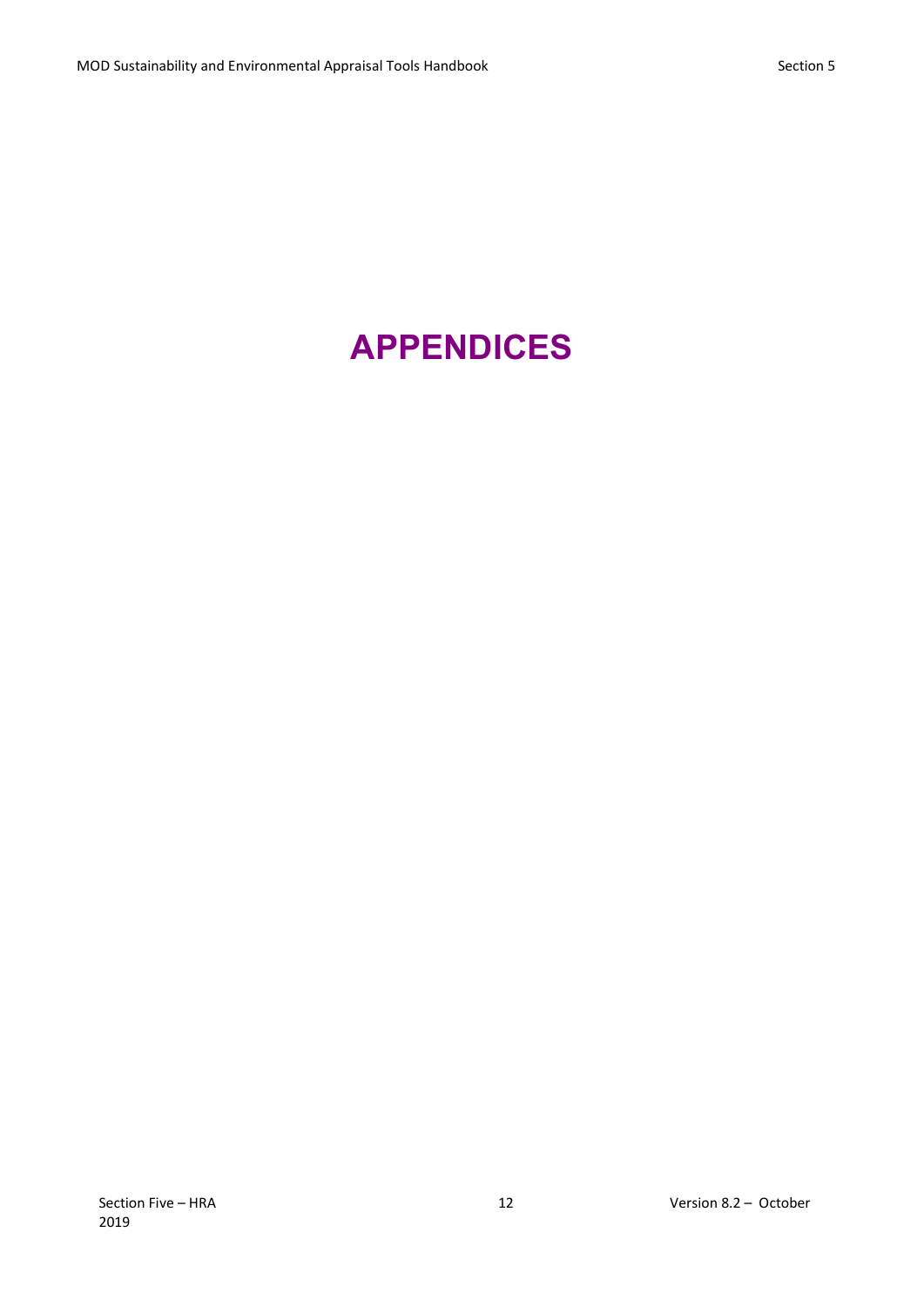## <span id="page-12-0"></span>**MOD Form 2223 (Revised 03/2018)**



**Habitats Regulations Assessments (HRA)**2**: Consideration of Plan/Project (P/P) Judgement of Likely Significant Effect (JLSE) Appropriate Assessment (AA) Consideration of Alternatives, Compensation and Imperative Reasons of Over-riding Public Interest (IROPI)**

*Copies of all completed and authorised Habitats Regulations Assessment forms should be submitted to:*

*Post: DIO SEE ES&C Ecology Team, Defence Infrastructure Organisation Building 21, Westdown Camp, Tilshead, Salisbury, Wiltshire, SP3 4RS Email: [DIO-EcologyTeam@mod.uk](mailto:DIO-EcologyTeam@mod.uk)*

*This Decision Form should be completed in conjunction with guidance provided in Section 5 of the Sustainability and Environmental Appraisal Tools (SEAT) Handbook for the MOD Estate, and the DIO Practitioner Guidance – Designated Sites.* 

### **Title of Proposal: [Insert Title of Proposal]**

## **Name of Natura 2000 and Ramsar<sup>3</sup> Site(s):**

#### **[Insert Name of Sites]**

*This Decision Form is a record of the assessment, undertaken by the Defence Infrastructure Organisation on behalf of the Ministry of Defence in respect of the above plan / project, in accordance with the EC Habitats Directive (92/43/EEC) and transposing Regulations.* 

*The Habitats Regulations (Reg. 61 in England and Wales; Reg 48 in Scotland & NI) require that a Competent Authority carries out an Appropriate Assessment (AA) before deciding to undertake, or give any consent, permission or other authorisation for a plan or project which is likely to have a significant effect on a European site.*

*This Decision Form can cover the four key stages of a Habitats Regulations Assessment (HRA):*

- *1. Considering whether the proposed activity is a Plan or Project under the Habitats Regulations*
- *2. Judgment of Likely Significant Effects (JLSE): taking account of proposed avoidance and mitigation measures, is the Plan or Project likely to have a significant effect on the achievement of Conservation Objectives for a SPA, SAC or Ramsar site Feature?*
- *3. Appropriate Assessment (AA): can the Plan or Project be modified, or additional Avoidance and Mitigation Measures be secured to avoid any adverse impact on the integrity of a Site*
- *4. If adverse impacts cannot be avoided or mitigated, whether the Plan or Project must go ahead for imperative reasons of overriding public interest, whether there are any satisfactory alternatives, and whether compensatory measures have been secured to ensure that the overall coherence of the Natura 2000 network will be maintained.*

- Scotland The Conservation (Natural Habitats, etc.) Regulations 1994 (as amended in Scotland);
- Northern Ireland The Conservation (Natural Habitats, etc.). Regulations (Northern Ireland) 1995 SI 95/380
- Offshore The Offshore Marine Conservation (Natural Habitats, & c.) Regulations 2017 SI 20177/1013

<sup>2</sup> The 'Habitats Regulations' differ between UK nations:

England and Wales - The Conservation of Habitats and Species Regulations 2017 SI 2017/1012

<sup>3</sup> Wetlands of International Importance identified under the 1971 Ramsar Convention: it is Government policy to also apply the Habitats Regulations Assessment processes to the special features of Ramsar Sites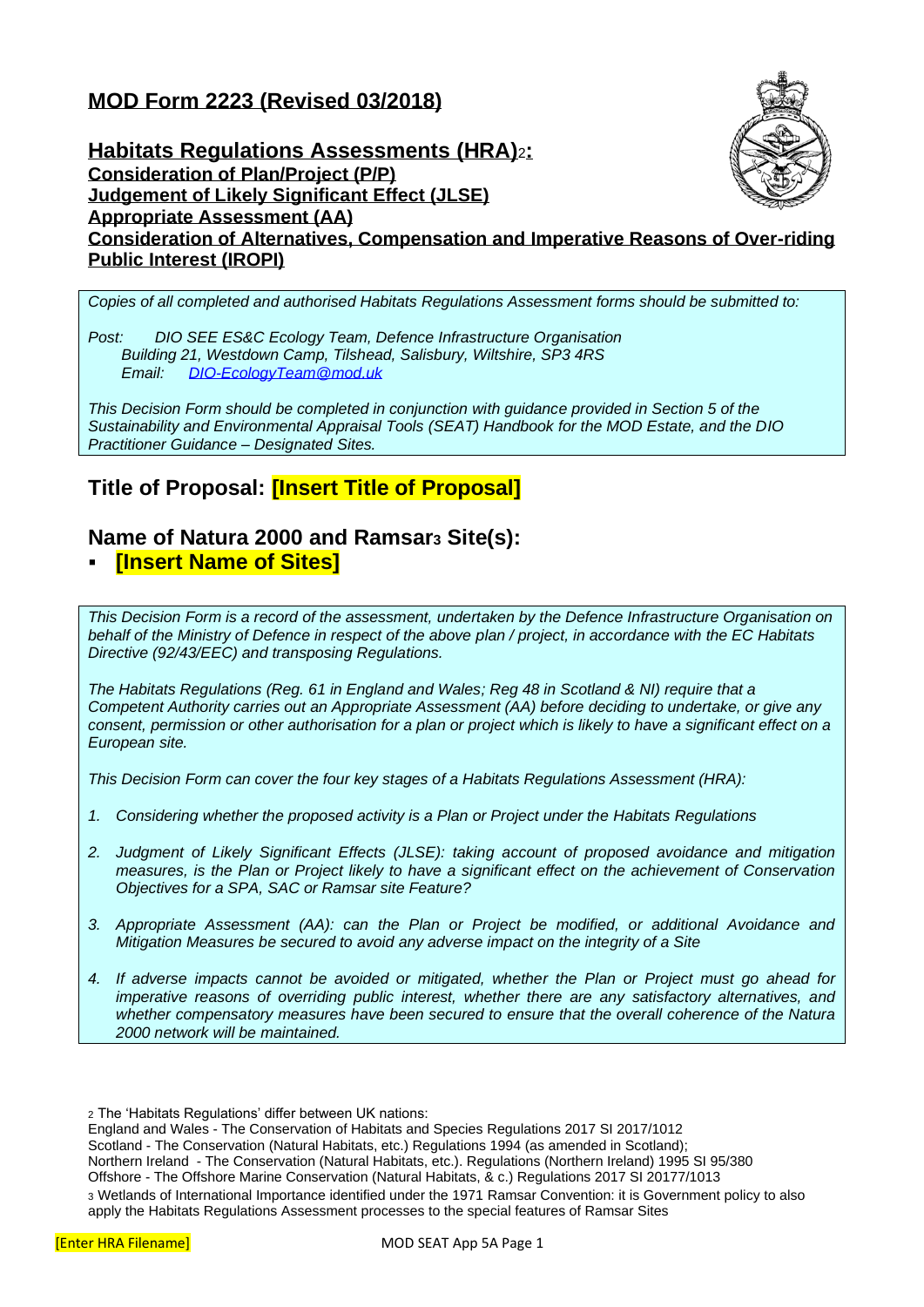#### **Summary of the Project**

*Full details of the plan/project should be referenced or Annexed.* 

#### **References:**

- A. [e.g. Proposal Description / User Requirement Document]
- B. [e.g. Proposal Sustainability Appraisal]
- C. [e.g. Applications for Statutory Approvals and supporting EIA]
- D. **[e.g. Survey Reports]**
- E. **[e.g. other Plans and Projects]**

#### **Annexes:**

- 1. [e.g. Location Maps and Plans]
- 2. [e.g. Technical Consideration Summary Table]
- 3. [e.g. Summary of Avoidance and Mitigation Measures]

#### **1. What are the Plan/ Project proposals?**

1.1 [Insert project summary, referring to eg References and Annexes as appropriate]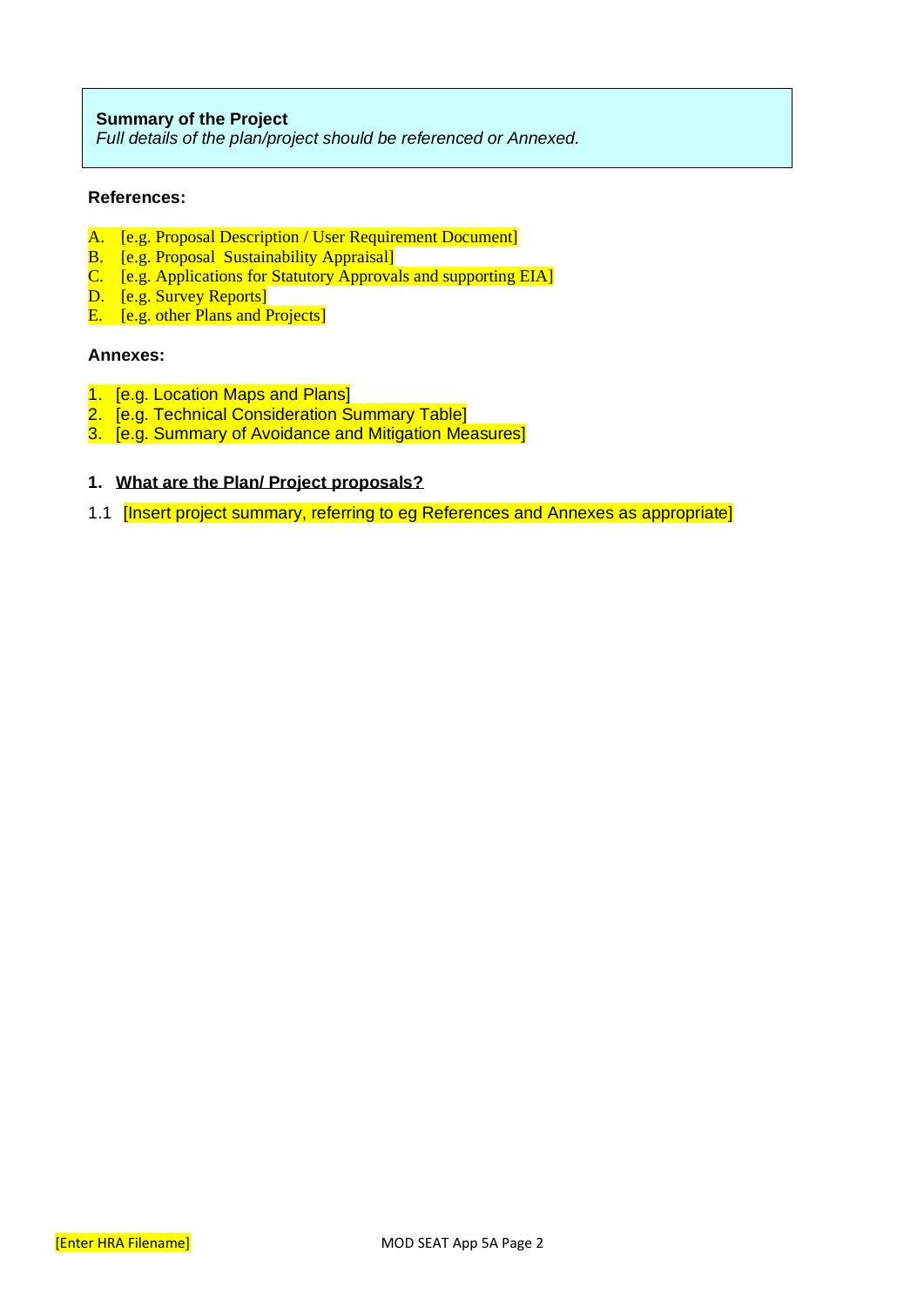#### **2. What Consents, Permissions and Authorisations are required from other Competent Authorities under the Habitats Regulations?**

- 2.1 Ilnsert summary, eg "The MOD will apply for planning permission for the works from XXX Borough Council, and will decide whether to undertake the project.]
- 2.2 Therefore both the MOD and [e.g. LPA, EA, SEPA, MMO] are 'Competent Authorities' with decision-making roles regarding the project. The MOD proposes to act as 'lead Competent Authority' and has prepared this draft HRA for consultation with *[eg. Natural England and the* LPA].
- **3. What other designated sites or protected species may be affected?**
- 3.1 [Insert summary or refer to References, eg "The proposed works are within unit 14 of Colony Bog and Bagshot Heaths SSSI" or "Possible impacts on other designated sites and protected species are addressed in the EIA at Reference XI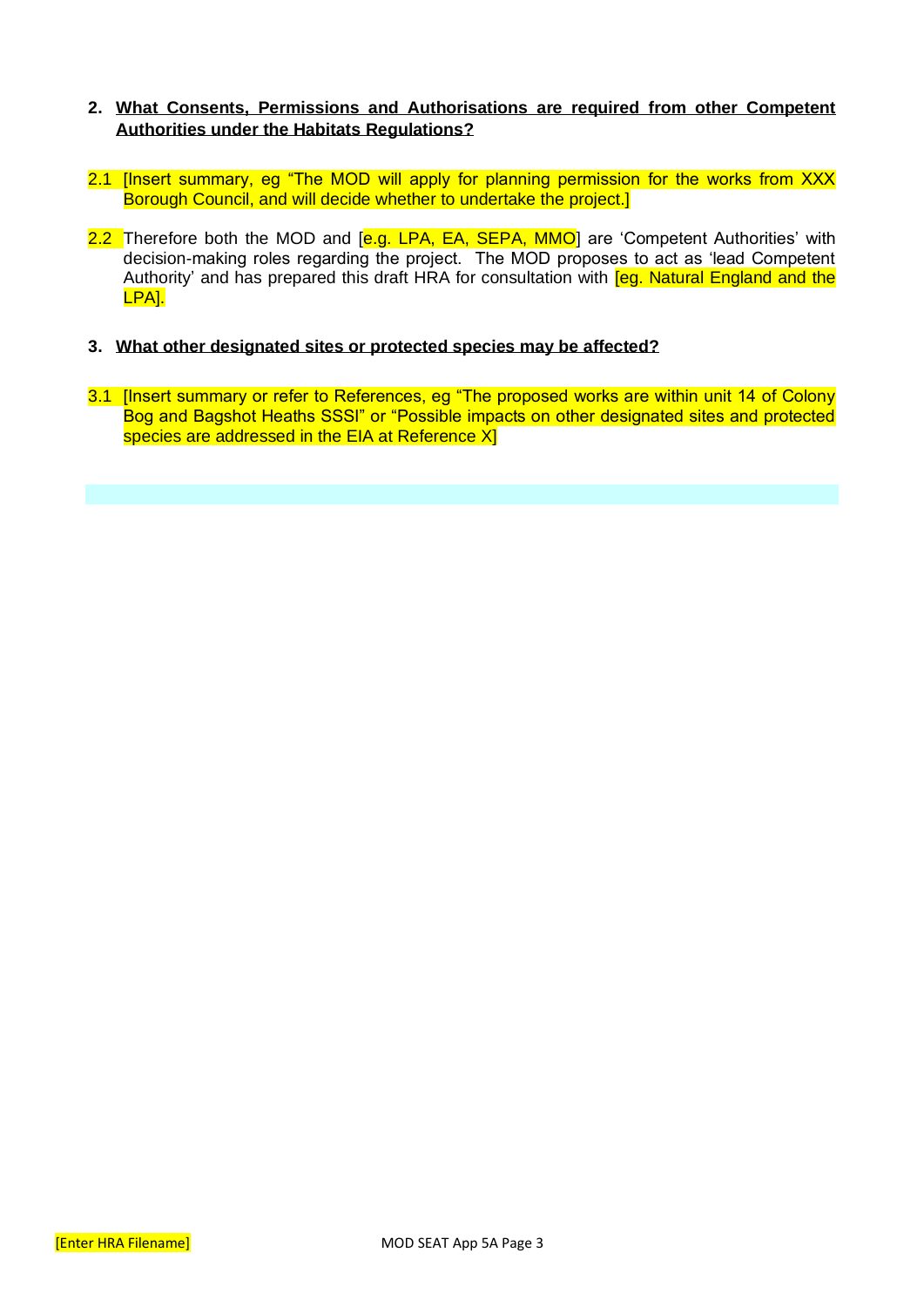#### **Consideration of Plans and Projects under the Habitats Regulations**

#### **4. Is the proposal a Plan or Project?**

- 4.1 This is a record of the consideration undertaken by Defence Infrastructure Organisation, on behalf of the Ministry of Defence to determine whether the above proposal is a 'plan or project' in terms of the EC Habitats Directive (92/43/EEC) and transposing regulations, and to determine whether the PP is directly connected with or necessary to the [conservation] management of the site.
- 4.2 [Insert summary of any consultation, and if appropriate, "The conclusions of this consideration are in accordance with NIEA's / SNH's / NRW's / NE's / JNCC's advice and recommendations"]
- 4.3 The MOD considers that:
	- a) The proposal is a 'plan or project' in terms of the EC Habitats Directive (92/43/EEC) and transposing regulations.
	- b) The proposed project is not directly connected with or necessary to the [conservation] management of the sites concerned.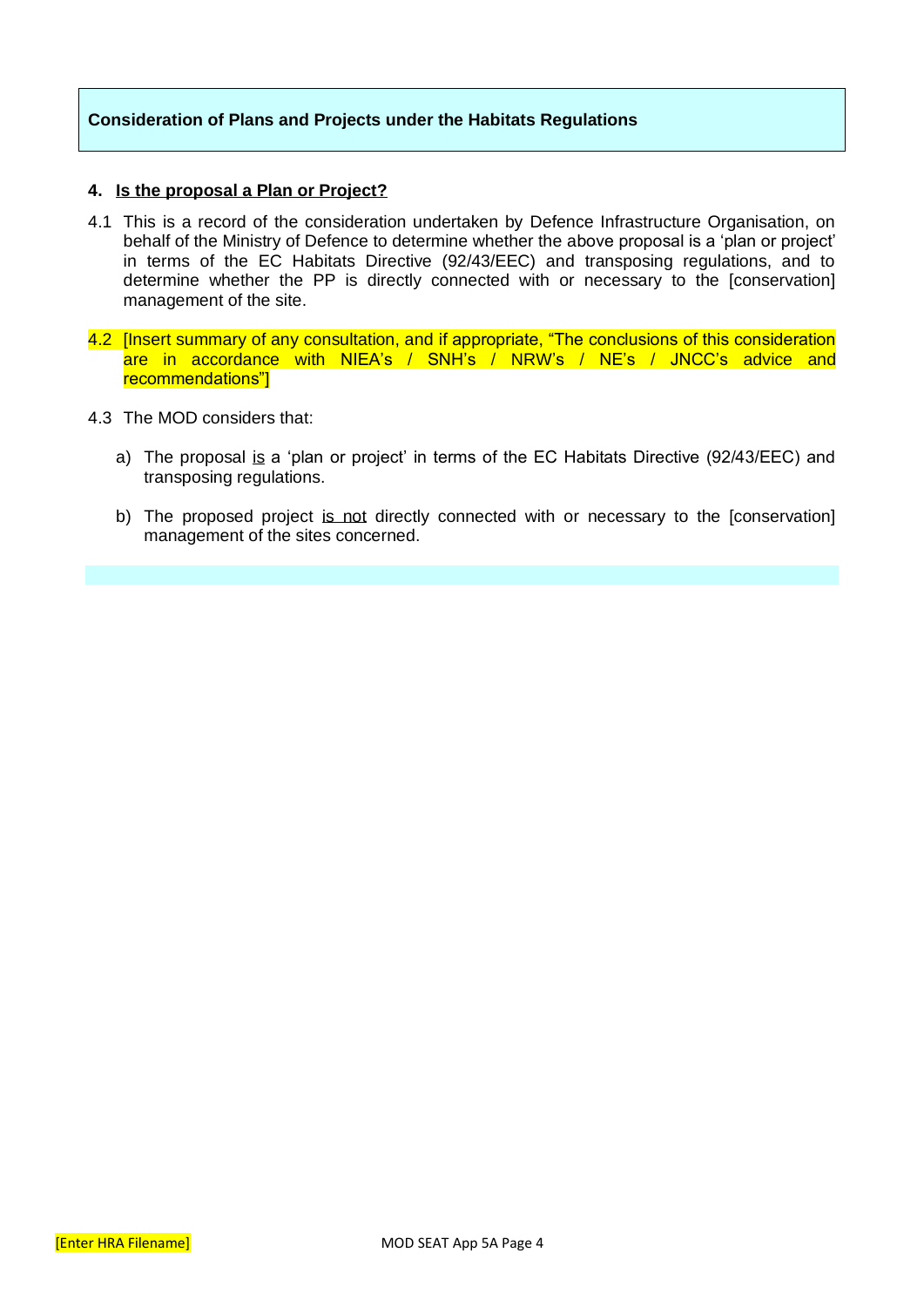#### **Judgement of Likely Significant Effects (JLSE)**

*This section should consider the implications of the P/P on the conservation objectives of the sites concerned. It should outline any avoidance or mitigation measures that have already been integrated into the P/P, and any remaining residual effects, both alone and in combination with any other relevant plans and projects that are likely to have residual effects on the site. A technical consideration may be presented in an accompanying report or Environmental Statement, but should be summarised in the table in Annex 1. The technical consideration should refer to favourable condition tables for each feature, and for European Marine sites to relevant "Regulation 33 advice". Impacts may include for example, physical habitat loss, physical habitat damage, nontoxic contamination, toxic contamination, noise disturbance, visual disturbance (not exhaustive).*

**5. What SPAs / SACs or Ramsar Sites may be affected by this Plan or Project; what are the qualifying interest features and their conservation objectives?**

#### 5.1 **[e.g. Thames Basin Heaths SPA<sup>4</sup>**

This site qualifies under Article 4.1 of the Directive (79/409/EEC) by supporting populations of European importance of the following species listed on Annex I of the Directive: During the breeding season:

**Dartford Warbler** *Sylvia undata*, 445 pairs representing at least 27.8% of the breeding population in Great Britain (Count as at 1999)

**… and so on**]

#### **5.2 [e.g. Thursley, Ash, Pirbright & Chobham SAC<sup>5</sup>**

Annex 1 Habitats that are a primary reason for selection of this site:

#### **4010 Northern Atlantic wet heaths with Erica tetralix**

This site represents lowland northern Atlantic wet heaths in south-east England. The wet heath at Thursley is NVC type M16 *Erica tetralix* – *Sphagnum compactum* and contains several rare plants, including great sundew *Drosera anglica*, bog hair-grass *Deschampsia setacea*, bog orchid *Hammarbya paludosa* and brown beak-sedge *Rhynchospora fusca*. There are transitions to valley bog and dry heath. Thursley Common is an important site for invertebrates.

#### **… and so on]**

5.3 The Conservation Objectives for each of these features are to maintain them in favourable condition, with the caveat that maintenance implies restoration if the feature is not currently in favourable condition.

#### **6. What is the current and potential condition of the qualifying interest features?**

#### 6.1 [Insert Summary]

<sup>4</sup> From the SPA Review Site Account at [e.g [http://jncc.defra.gov.uk/default.aspx?page=2050\]](http://jncc.defra.gov.uk/default.aspx?page=2050) 5 From the SAC Site Account at [e.g.

[http://jncc.defra.gov.uk/protectedsites/sacselection/sac.asp?EUCode=UK0012793\]](http://jncc.defra.gov.uk/protectedsites/sacselection/sac.asp?EUCode=UK0012793)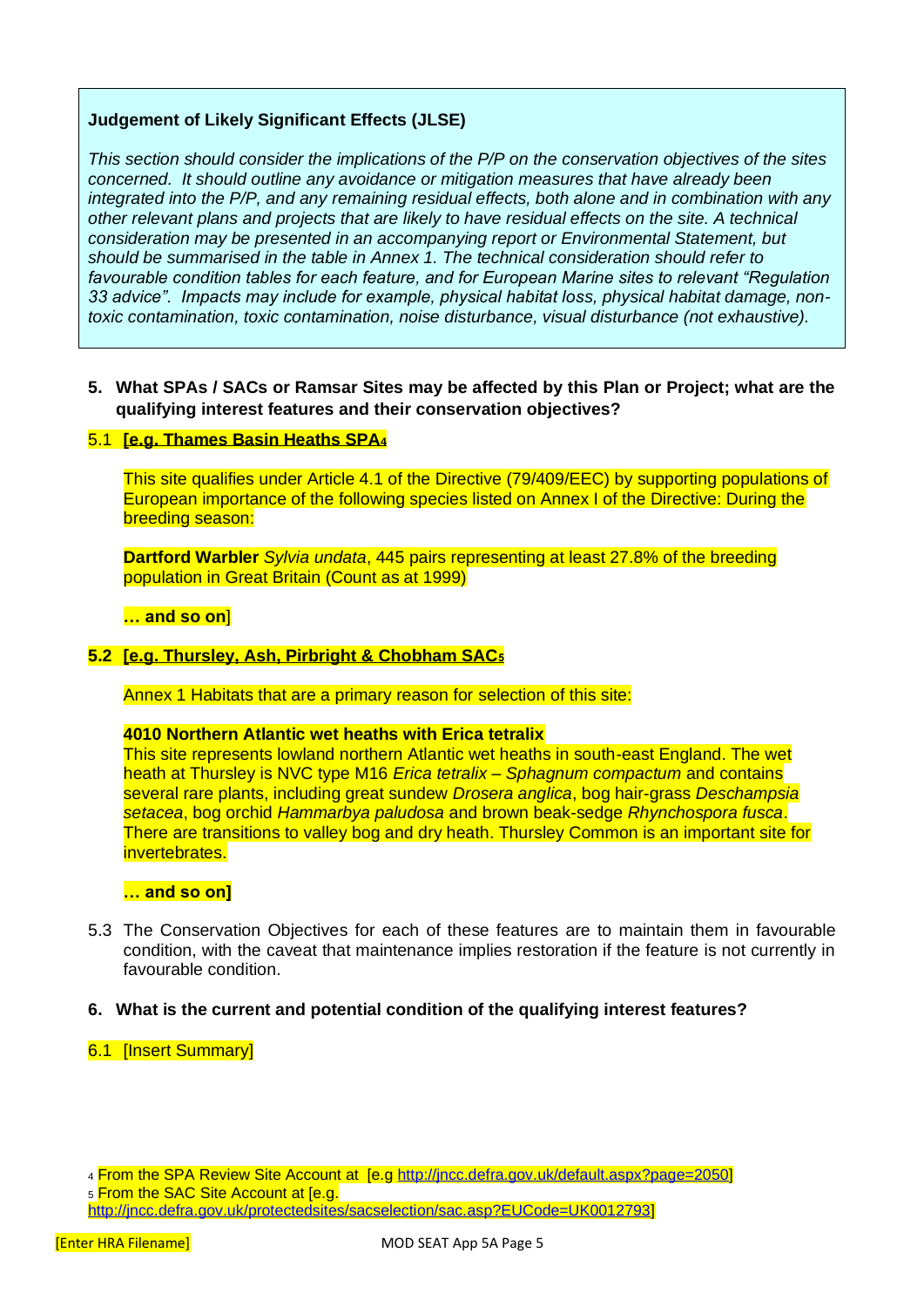- **7. What are the possible impacts of the Plan/Project?**
- 7.1 [Insert Summary, or simply refer to the Annex e.g. "Possible impacts are summarised in the Technical Consideration at Annex B / below."] *No need to duplicate*
- **8. What mitigation measures have been identified to avoid any likely significant effects of the P/P on the SPA/SAC/Ramsar Sites?**
- 8.1 [e.g. The proposed avoidance and mitigation measures are described in the Technical Consideration (Annex B) and the Summary of Avoidance and Mitigation Measures (Annex C)].
- **9. After mitigation, what are the likely residual effects of the proposal on the international nature conservation interests for which the site(s) is designated?**
- 9.1 **[Insert summary of residual effects]**.
- **10. Is Appropriate Assessment Required?**
- 10.1 The MOD's decision is that [e.g. because significant effects will be avoided and/or mitigated, Appropriate Assessment is not required for this project.]

#### **MOD Decision**

*If the judgement is that the effects will not be significant or that the PP has integrated measures that will effectively avoid or mitigate against and adverse impacts on the integrity of the site, the formal record of decision must be completed and signed off by the Authorising Officer.*

*If there are likely significant residual effects, or if additional information is required to enable the competent authority to decide whether the proposed P/P would adversely affect the integrity of the site, Appropriate Assessment will be required*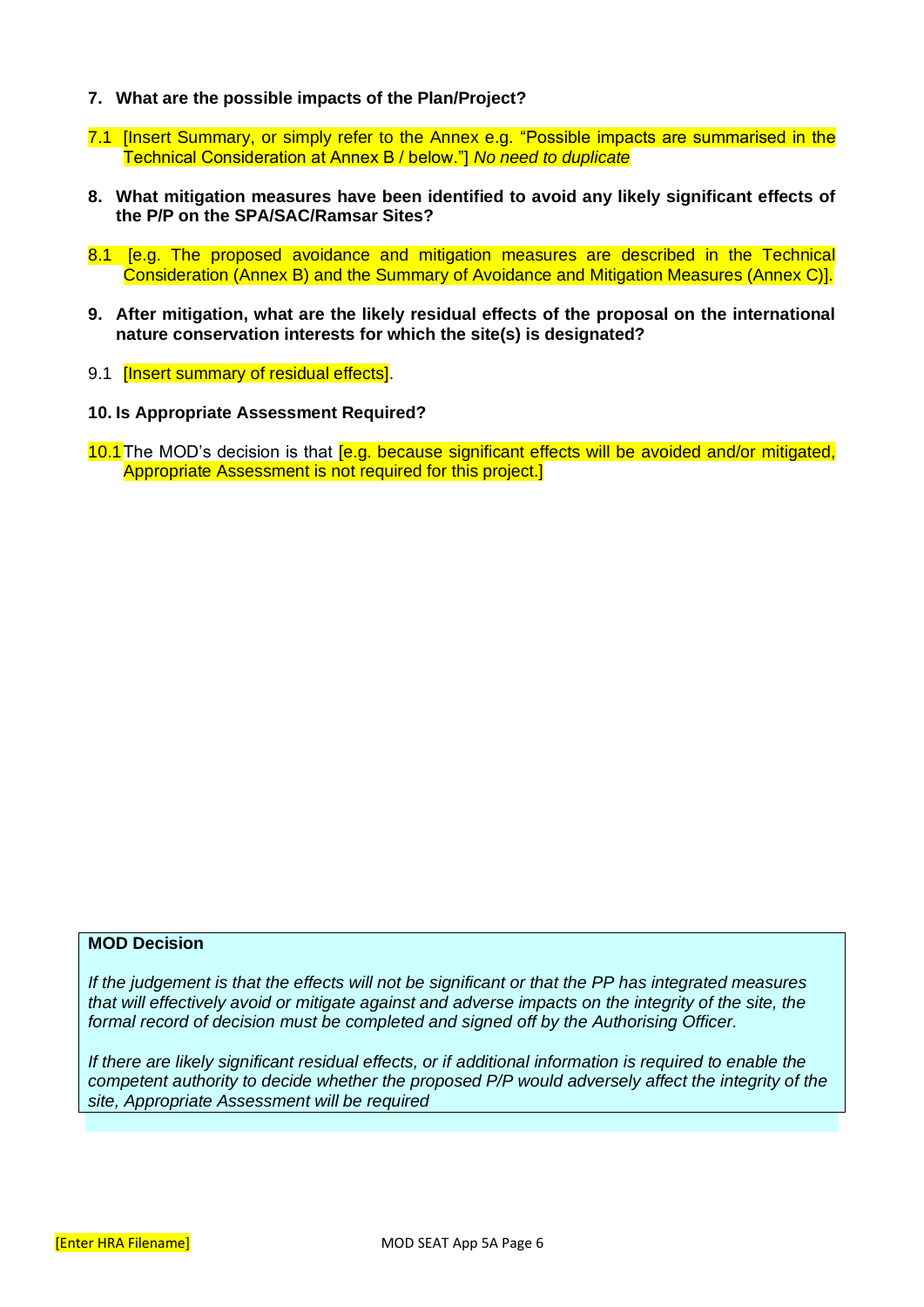#### **Appropriate Assessment [if required]**

*This section may be used to record detailed assessments into whether significant residual effects identified in the JLSE will have an adverse impact on the integrity of the site, and/or may consider whether any further avoidance or mitigation measures could be implemented beyond those already integrated into the plan or project proposal, and assess whether there are any remaining residual adverse impacts on the integrity of the site.* 

- **11. What additional evidence might be considered or avoidance and/or mitigation measures might be imposed to avoid the P/P having an adverse impact on the integrity of the SPA/SAC/Ramsar Sites?**
- 11.1[Not Applicable] / [Insert Summary]
- **12. After mitigation, what are the likely residual effects of the proposal on the international nature conservation interests of the SPA/SAC/Ramsar Sites?**
- 12.1 [Not Applicable] / [Insert summary of residual effects].
- **13. Will the P/P have an adverse impact on the integrity of the SPA/SAC/Ramsar Sites?**
- 13.1[Not Applicable] / The MOD's decision is that [Insert Decision.]

#### **MOD Decision**

*The Formal Record of HRA Decision must be completed and signed off* 

*If there are remaining residual adverse impacts on the integrity of the site that cannot be avoided or mitigated, the plan or project sponsor will need to consider alternatives. If there are no alternatives the MOD will need to consider if the plan or project must proceed for imperative reasons of overriding public interest, and if so will need to liaise with Defra or devolved administrations to identify whether sufficient compensation can be secured to enable the project to proceed. Stage C will need to be completed.*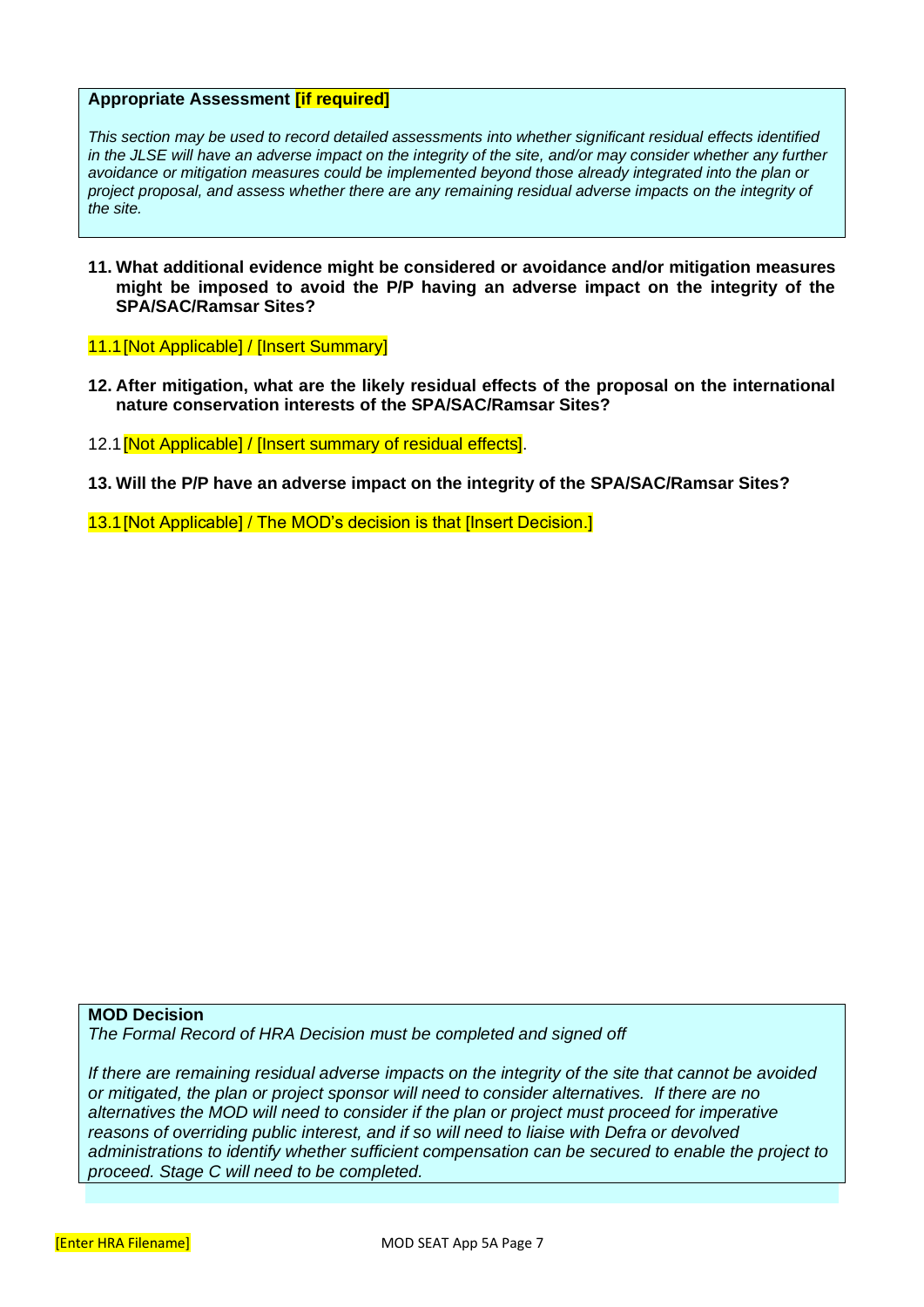#### **Article 6(4) Tests [if required]**

*For projects which may have an adverse impact on the integrity of a site, this section may be used to record the outcome of the Article 6(4) tests:*

- *i. Are there alternatives to the proposal?*
- *ii. Must the proposal proceed for imperative reasons of overriding public interest (IROPI)?*
- *iii. Have Compensatory Measures been secured?*

#### **14. Are there alternatives to the proposal?**

*14.1Eg Alternative solutions are considered at Reference X , eg EIA / Annex X/ below*

*14.2*The MOD's decision is that there is an absence of alternative solutions *[because… ]*

#### **15. Must the proposal proceed for imperative reasons of overriding public interest (IROPI)?**

*15.1Imperative reasons of overriding public interest are considered at Reference X , eg EIA / Annex X / below*

- *,* 15.2The MOD's decision is that the project must proceed for the following reason(s) (delete as appropriate)
	- Imperative reasons of overriding public interest, including those of a social or economic *nature (in the absence of priority habitat/species)*
	- *human health*
	- *public safety*
	- *beneficial consequences of primary importance for the environment*
	- *other imperative reasons of overriding public interest*

#### **16. Have Compensatory Measures been secured?**

- *16.1Foreseen compensatory measures and timetable are considered at Reference X , eg EIA / Annex X / below*
- 16.2 The MOD's decision is that compensatory measures have *l* have not been secured.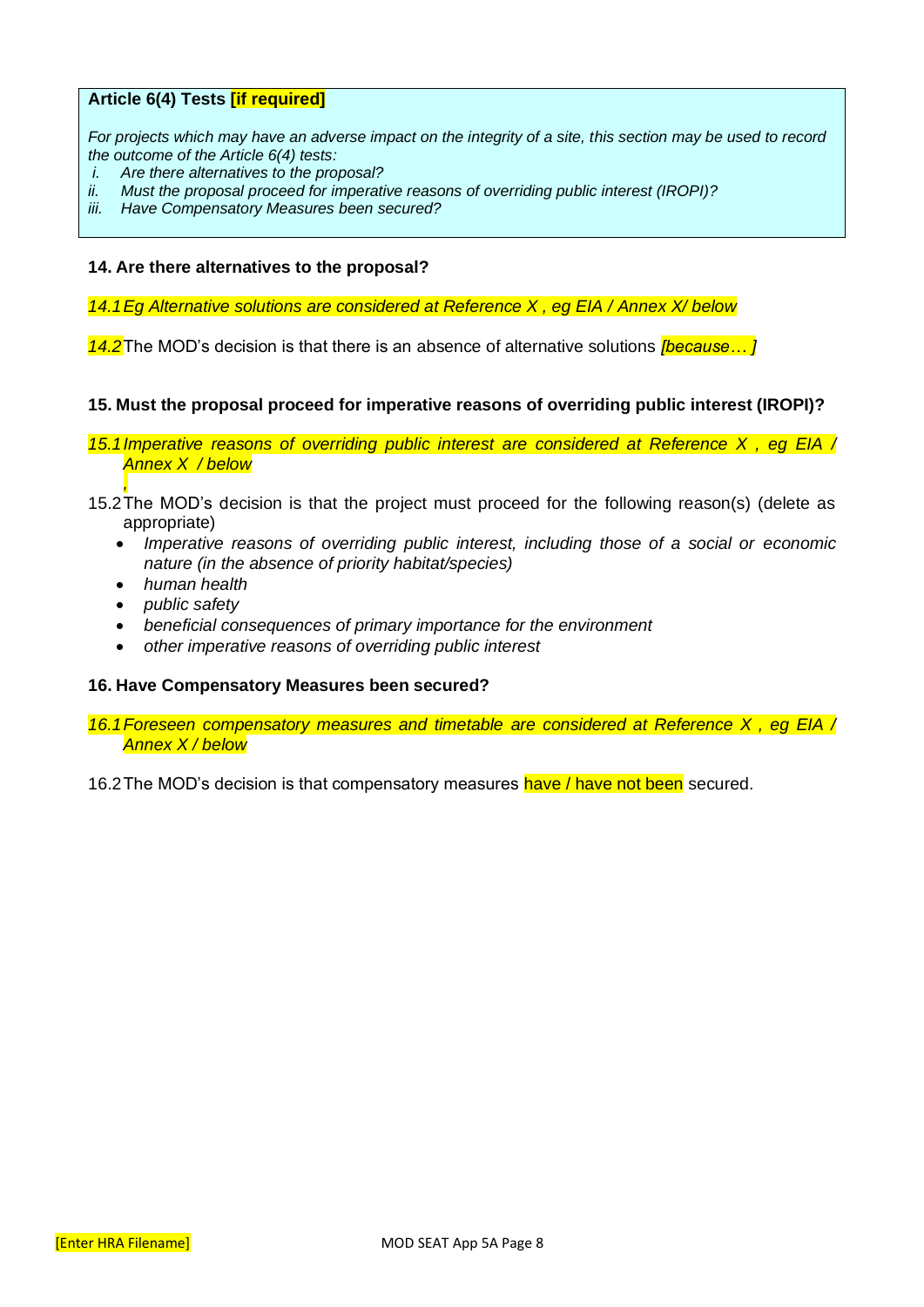#### **MOD Formal Record of HRA Decisions**

*This HRA Decision Form may be prepared by MOD staff or consultants, but must be authorised by an MOD Competent Individual (refer to List of Competent Individuals in the SEAT Handbook for details of those authorised to approve JLSE and AA).*

#### **Consultation**

*Have Relevant Statutory Bodies (NE, CCW, SNH, NIEA, JNCC), and any other bodies, been consulted? Briefly explain why and describe any comments received, etc.* [Insert Summary of Consultation].

#### **MOD Decision: Judgement of Likely Significant Effects (JLSE)**

The MOD's decision is that the PP, as proposed, **is / is not** likely to have a significant effect on the conservation objectives.

#### **MOD Decision: Appropriate Assessment (AA)**

The MOD's decision is that the PP, following further analysis and/or the imposition of additional avoidance or mitigation measures, **will / will not** adversely affect the integrity of any SAC/SPA/Ramsar Site.

#### **MOD Decision: Alternatives, Imperative Reasons of Over-riding Public Interest (IROPI) and Compensation [Only to be used in exceptional circumstances, Ministerial approval may be required]**

If adverse effects on the integrity of the site cannot be avoided or mitigated, significant discussions and agreement is required between MOD and Defra or the devolved administrations to consider the following three criteria:

- i. Are there alternatives to the proposal? Select decision: **Yes / No**
- ii. Must the proposal proceed for imperative reasons of overriding public interest (IROPI)? Select decision: **Yes / No**
- iii. Have Compensatory Measures been secured? Select decision: **Yes / No**

Detail of any discussions about alternatives, IROPI and compensation, and final agreement is to be annexed to this document.

#### **MOD COMPETENT INDIVIDUAL AUTHORISATION:**

| <b>Prepared by:</b> | <b>Authorised by:</b> |
|---------------------|-----------------------|
| <b>Contact no:</b>  | <b>Contact no:</b>    |
| <b>Signature:</b>   | <b>Signature:</b>     |
|                     |                       |
| Date:               | Date:                 |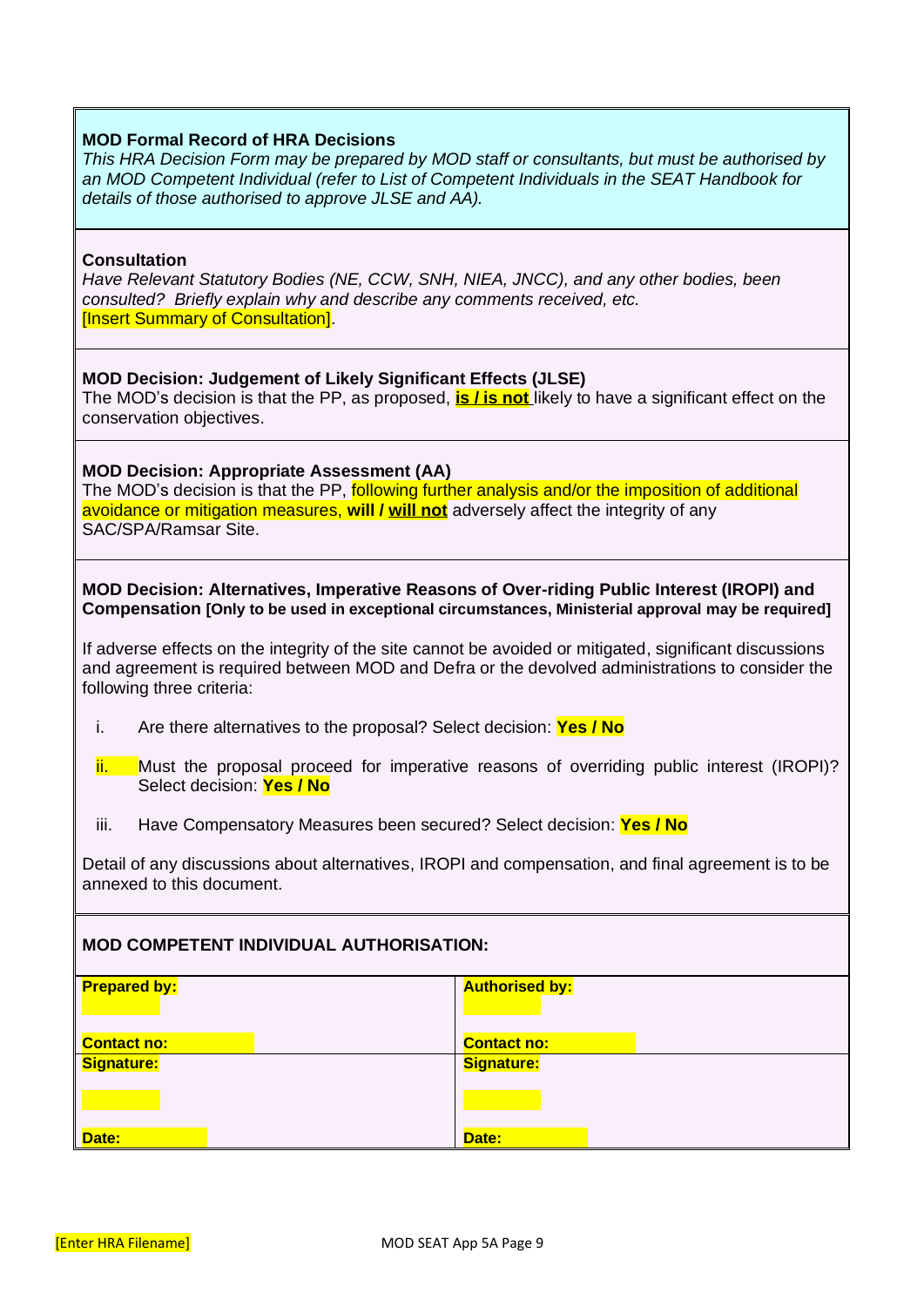| <b>MOD ENDORSEMENT FOR ANY ARTICLE 6(4) TESTS: [IF REQUIRED]</b><br>(MOD FMC Cap to advise appropriate signatory on case by case basis)                                                                                                                                                                                                                                                                                                            |
|----------------------------------------------------------------------------------------------------------------------------------------------------------------------------------------------------------------------------------------------------------------------------------------------------------------------------------------------------------------------------------------------------------------------------------------------------|
| Name:                                                                                                                                                                                                                                                                                                                                                                                                                                              |
| Post:                                                                                                                                                                                                                                                                                                                                                                                                                                              |
| (Electronic) Signature:                                                                                                                                                                                                                                                                                                                                                                                                                            |
| <b>Contact Details:</b>                                                                                                                                                                                                                                                                                                                                                                                                                            |
| Date:                                                                                                                                                                                                                                                                                                                                                                                                                                              |
| <b>PROJECT or ACTIVITY MANAGER ACKNOWLEDGEMENT:</b>                                                                                                                                                                                                                                                                                                                                                                                                |
| Where an HRA has identified the potential for likely significant effects, or adverse impacts on the<br>integrity of a site, and/or a requirement for avoidance, mitigation and/or compensation measures,<br>the Project Manager or Official/Officer responsible for the proposed activity must (e-)sign this form to<br>demonstrate that they acknowledge that those measures are required and must be appropriately<br>allocated and implemented. |
| I acknowledge the conclusions of this HRA as set out in <b>Annex B</b> and <i>[if appropriate]</i> the requirements<br>for avoidance, mitigation and /or compensation measures as set out in <b>Annex C / D</b> . I understand that<br>there may be legal implications if these measures are not appropriately allocated and implemented<br>and as a result damage or disturbance to site features occurs.                                         |
| Name:                                                                                                                                                                                                                                                                                                                                                                                                                                              |
| Post:                                                                                                                                                                                                                                                                                                                                                                                                                                              |
| <b>Project / Activity Role:</b>                                                                                                                                                                                                                                                                                                                                                                                                                    |
| (Electronic) Signature:                                                                                                                                                                                                                                                                                                                                                                                                                            |
| <b>Contact Details:</b>                                                                                                                                                                                                                                                                                                                                                                                                                            |
| Date:                                                                                                                                                                                                                                                                                                                                                                                                                                              |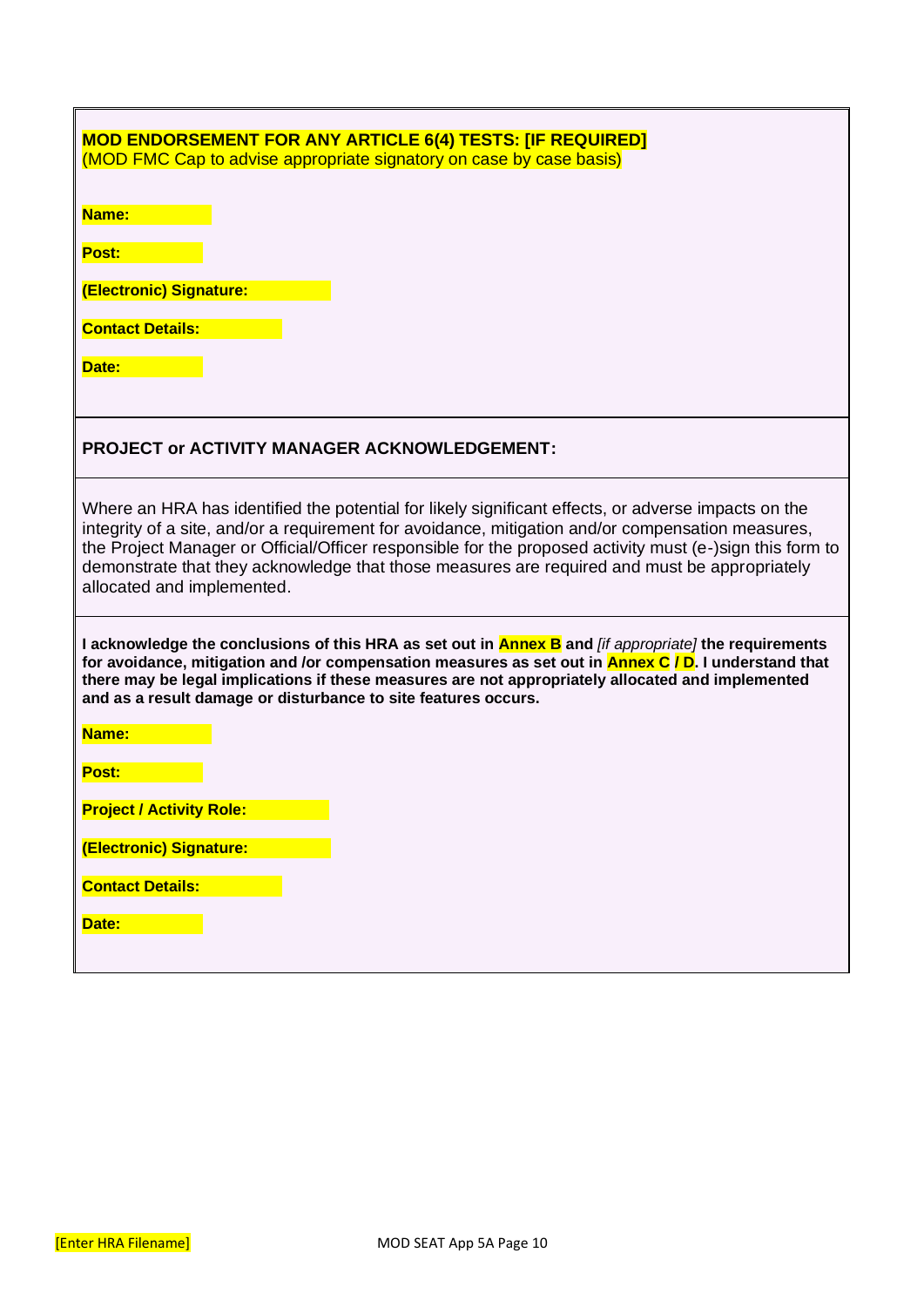#### **Annex A: [ e.g. Location Map of Proposed Works]**

#### **Annex B –e.g. Technical Consideration** *[NB this table may be adapted as appropriate]*

| <b>Ramsar Site</b><br><b>Feature</b> | SPA / SAC /   Conservation  <br>Objective /<br><b>Favourable</b><br><b>Condition</b><br><b>Attribute</b> | <b>Potential</b><br><b>Hazards</b><br>of the plan or<br>project | <b>Avoidance and Mitigating Factors</b><br>or Measures<br>(if appropriate) | Probability, Magnitude,<br><b>Likely Duration and</b><br><b>Reversibility</b><br>of residual impacts | In Combination Conclusion<br><b>Effects</b><br>(if appropriate) |  |
|--------------------------------------|----------------------------------------------------------------------------------------------------------|-----------------------------------------------------------------|----------------------------------------------------------------------------|------------------------------------------------------------------------------------------------------|-----------------------------------------------------------------|--|
|                                      |                                                                                                          |                                                                 |                                                                            |                                                                                                      |                                                                 |  |
|                                      |                                                                                                          |                                                                 |                                                                            |                                                                                                      |                                                                 |  |

#### **Annex C – Summary of Avoidance and/or Mitigation Measures**

| <b>Avoidance or Mitigation</b><br><b>Measures</b> | How will the measure avoid or reduce<br>adverse impacts on the site | How, by whom and when will<br>the measure be secured and confidence in likely<br>implemented | Dearee of<br><b>SUCCESS</b> | If/how the measures will be<br>monitored, and, should<br>mitigation failure be<br>dentified, how that failure will<br>be rectified |
|---------------------------------------------------|---------------------------------------------------------------------|----------------------------------------------------------------------------------------------|-----------------------------|------------------------------------------------------------------------------------------------------------------------------------|
|                                                   |                                                                     |                                                                                              |                             |                                                                                                                                    |

#### **Annex D – Summary of Compensation Measures (if required)**

| <b>Compensation Measures</b> | How will the measure avoid or reduce<br>adverse impacts on the site | How, by whom and when will<br>the measure be secured and confidence in likely<br>implemented | Dearee of<br><b>SUCCESS</b> | If/how the measures will be<br>monitored, and, should<br>mitigation failure be<br>dentified, how that failure will<br>be rectified |
|------------------------------|---------------------------------------------------------------------|----------------------------------------------------------------------------------------------|-----------------------------|------------------------------------------------------------------------------------------------------------------------------------|
|                              |                                                                     |                                                                                              |                             |                                                                                                                                    |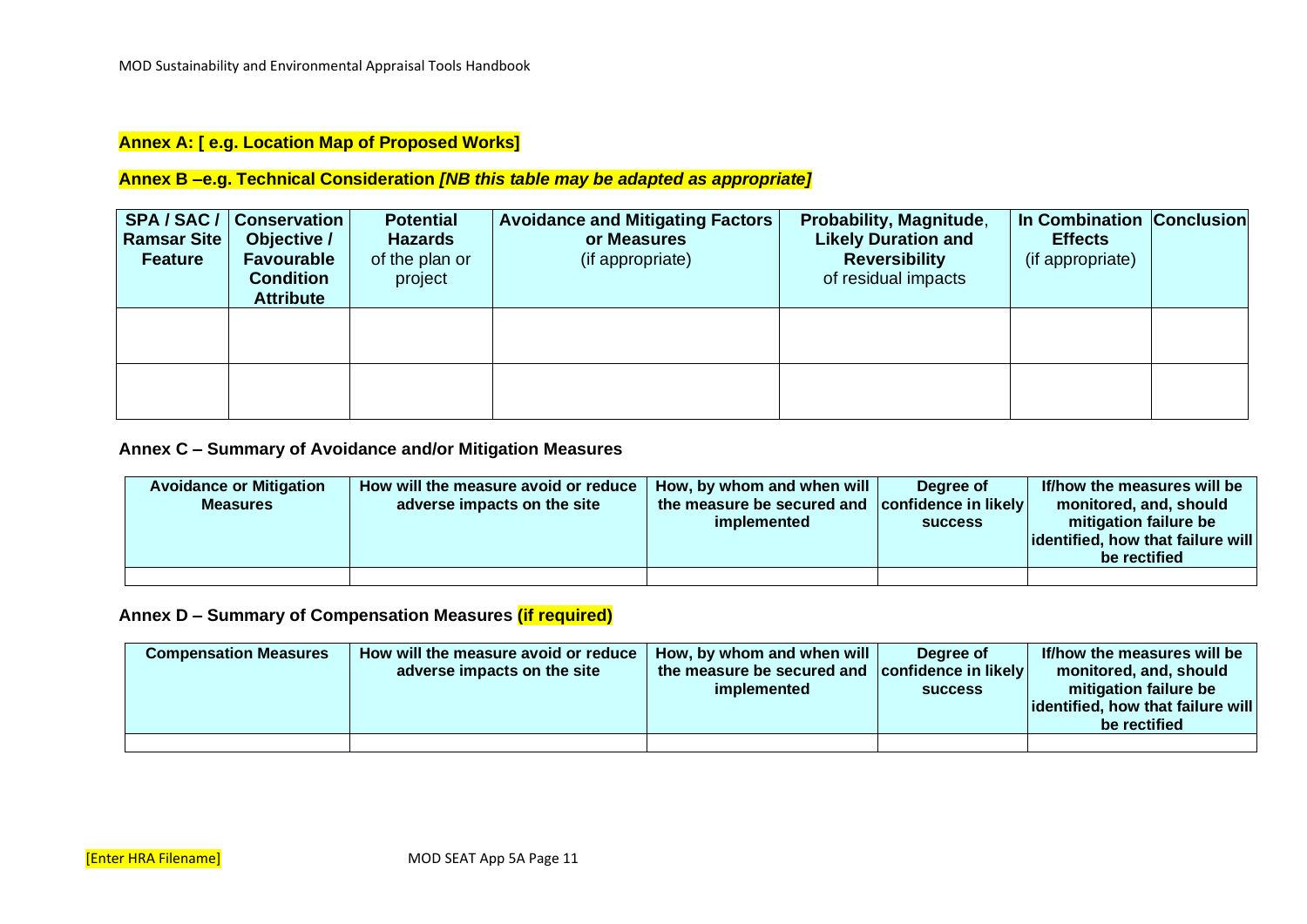# <span id="page-23-0"></span>Appendix 5B: Register of MOD Competent Individuals

#### **List of Suitably Qualified and Competent Individuals for Sign-Off of Judgements of Likely Significant Effect and Appropriate Assessment Decisions**

The decision making role of MOD as a Competent Authority under the Habitats Regulations, in determining whether a proposal is a) likely to have a significant effect on the integrity of a site, and b) will have an adverse impact on the integrity of a site; must be undertaken by a suitably qualified and competent ecologist, or any other suitably qualified and competent individual specifically authorised to make such decisions by MOD FMC Infra Pol.

Applications for additional inclusions on this list should be made to [FMC-Cap-](mailto:FMC-Cap-InfraPolSustEste@mod.uk)[InfraPolSustEste@mod.uk](mailto:FMC-Cap-InfraPolSustEste@mod.uk)

The following individuals are currently registered as suitably qualified and competent individuals:

| <b>Name</b>           | <b>Post</b>                 |
|-----------------------|-----------------------------|
|                       |                             |
| <b>Stuart Otway</b>   | <b>DIO Senior Ecologist</b> |
| Dominic Ash           | <b>DIO Senior Ecologist</b> |
| <b>Oliver Howells</b> | <b>DIO Senior Ecologist</b> |
| Moira Owen            | <b>DIO Ecologist</b>        |
| Julie Swain           | <b>DIO Ecologist</b>        |
| Sarah Jupp            | <b>DIO Ecologist</b>        |
| Marina Pugh           | <b>DIO Ecologist</b>        |
| John Black            | <b>DIO Ecologist</b>        |
| Hanna Etherington     | <b>DIO Ecologist</b>        |
| Lisa Wade             | <b>DIO Ecologist</b>        |

**Note:** Suitable Qualifications for individuals would include a relevant 2<sub>nd</sub> Class Honours Degree plus five years appropriate experience, or HNC / HND plus 10 years experience, or Degree standard membership of a relevant professional institution plus relevant experience. Competence and experience of individuals wishing to be added to the list will be assessed by the DIO Senior Ecologists based on evidence provided, in particular draft HRAs using the MOD forms.

**Note**: List of MOD Competent Individuals accurate as at March 2018. Contact [DIO-](mailto:DIO-EcologyTeam@mod.uk)[EcologyTeam@mod.uk](mailto:DIO-EcologyTeam@mod.uk) for up to date details of Competent Individuals.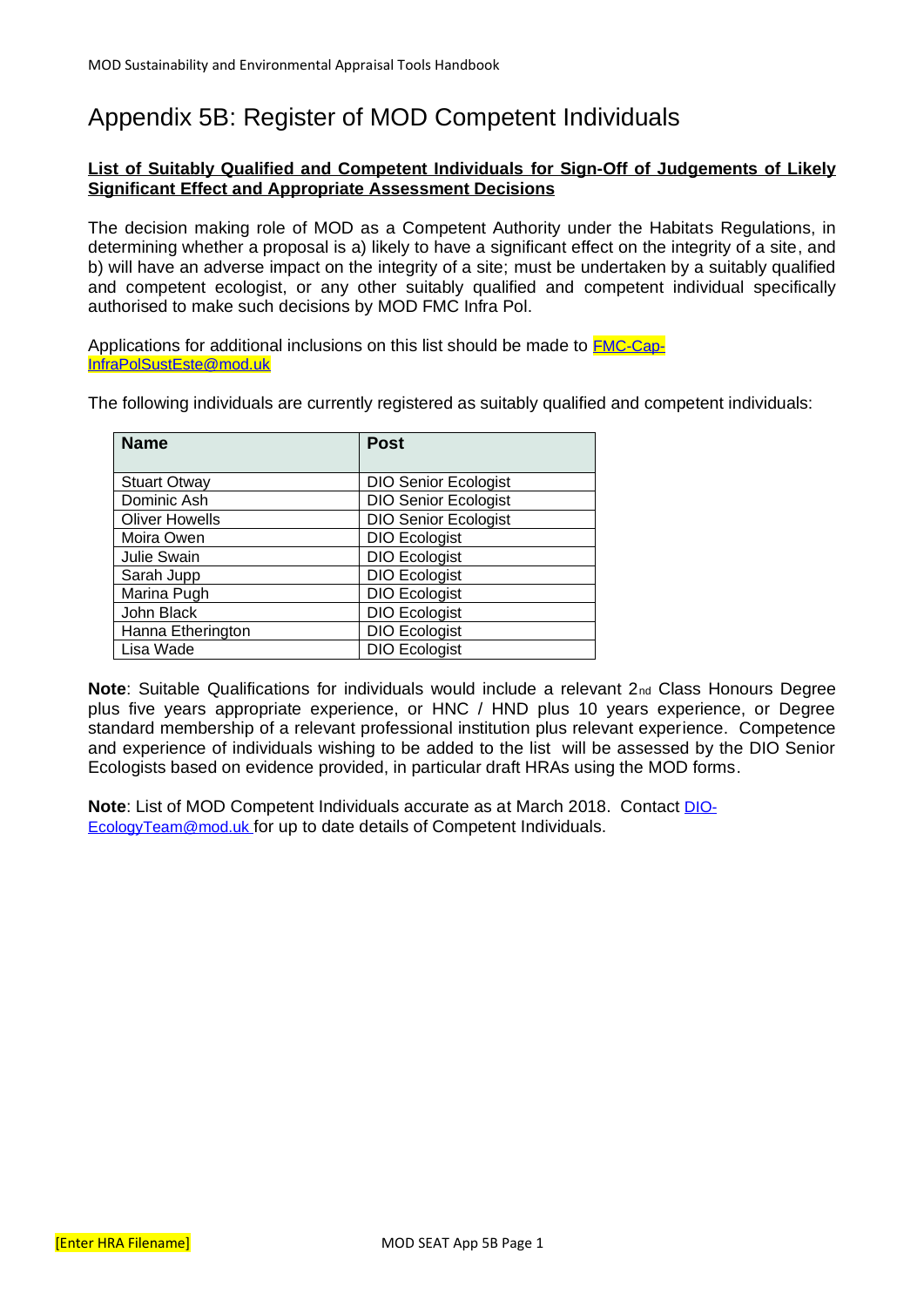# <span id="page-24-0"></span>Appendix 5C: MOD Habitat Banking Principles

#### **1. Aim**

The aim of this document is to summarise the legal and policy frameworks relating to 'habitat banking' on the Defence Estate, particularly with reference to 'European Sites' protected under the EC Habitats Directive; to agree principles for what measures can be considered and developed as banked mitigation and compensation, and the governance, development, monitoring and adaptive management of habitat mitigation and compensation banks. This document is written as a guidance leaflet within the MOD Sustainability and Environmental Appraisal Tools Handbook.

#### **2. Introduction: Mitigation and Compensation under the EC Habitats Directive**

2.1. The effective and sustainable use, operation and management of MOD defence estate is vital for UK interests. Much of the estate has been in constant use for over a century and as such has largely been protected from agricultural intensification, urbanisation and habitat fragmentation. Many areas have been given international nature conservation designations<sub>6</sub> in recent decades, giving recognition of the continued high value of the habitats and species, but also introducing increased responsibilities and processes for management and protection of the special features. However, the defence estate cannot be preserved in time, and must be continually reconfigured to meet evolving defence needs. Practical and pragmatic approaches to managing change are needed to ensure legal compliance and fulfilment of statutory duties without imposing unnecessary and disproportionate administrative burdens on the MOD, Statutory Bodies (SBs), Local Planning Authorities (LPAs) and Other Government Departments (OGDs).

2.2. When developing infrastructure within European Sites, wherever possible, significant effects on features are avoided or minimised by targeting development within the footprint of existing developments or other areas of lower ecological value. This is not always possible, and also there may be residual effects. The MOD and SBs have previously adopted an approach of balancing habitat loss and damage by habitat creation and improvement within the same European Site boundary. This approach may involve removing existing infrastructure, such as hardstandings, tracks, jetties, targetry or woodlands which have never formed part of the special nature conservation interest of the site (termed 'site fabric'), or restoring areas of degraded habitat where agreed to be above and beyond what is required to meet conservation objectives. The MOD, SBs and LPAs have routinely treated such measures as acceptable 'mitigation' in 'Habitats Regulations Assessments' (HRAs) under Habitats Directive Article 6(3) / Regulation 61.

2.3. The EC Habitats Directive and UK Habitats Regulations do not define mitigation or compensation. In May 2014 there was an ECJ Preliminary Ruling (the 'Briels Judgment' – Reference A) on when measures can be considered mitigation and when they must be considered compensation. Natural England have published an article on their approach to considering habitat creation as mitigation following the Briels Judgment (see Appendix A). In accordance with this approach the MOD, SBs, LPAs and OGDs will continue to consider habitat restoration and creation measures within European Sites as 'mitigation' as part of Article 6(3) / Regulation 61 Appropriate Assessments only in strictly limited circumstances. In other circumstances the measures will be considered 'Compensation' as part of Article 6(4) / Regulation 62 Assessments.

2.4. In order to keep track of the large number of potential requirements and opportunities for mitigation, MOD proposes to operate 'Habitat Banking Trackers' of habitat losses and gains which will be maintained as live Annexes to establishment Integrated Rural Management Plans (IRMPs).

<sup>6</sup> International nature conservation designations include Special Protection Areas (SPAs), Special Areas of Conservation (SACs) and Ramsar Sites.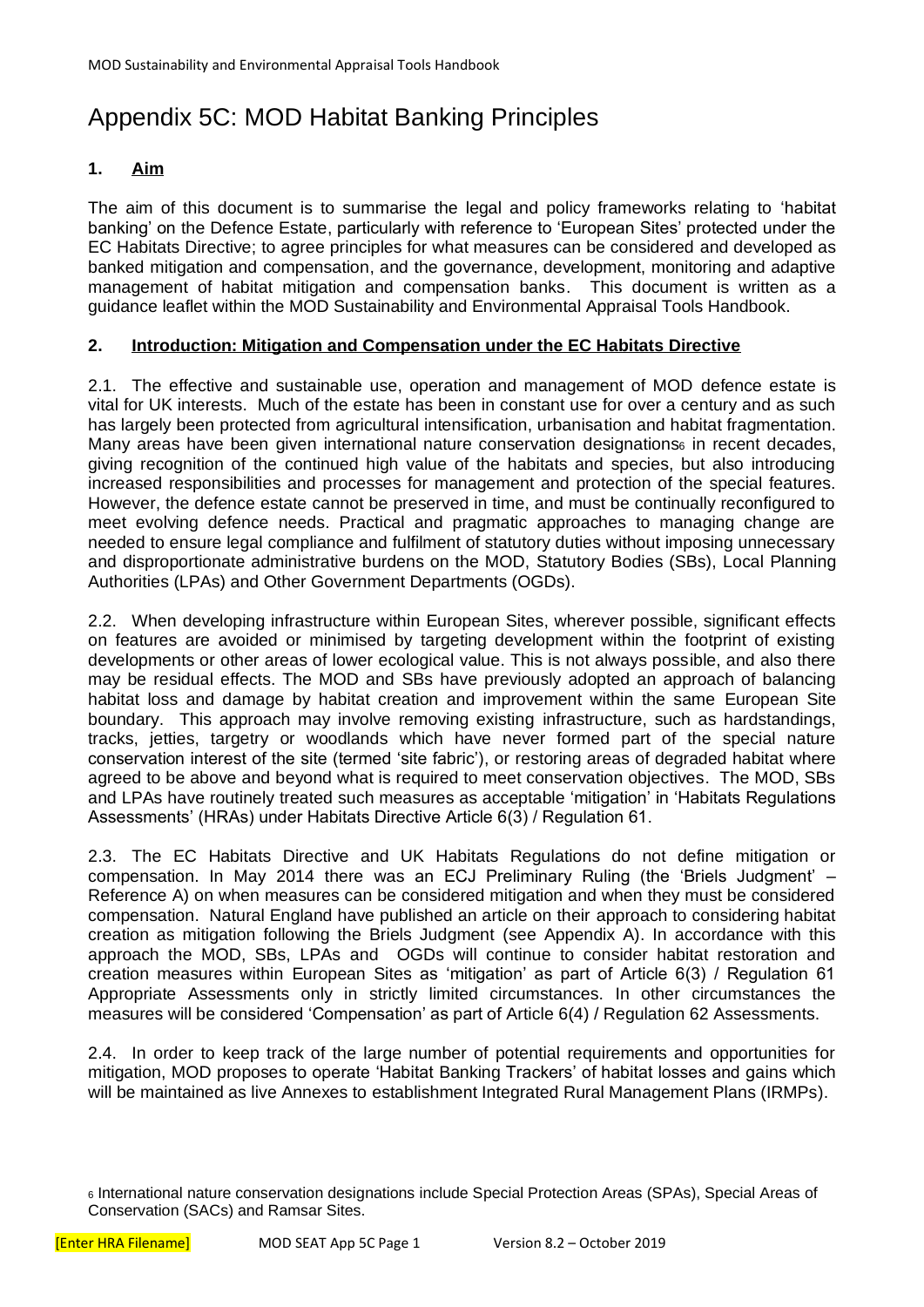MOD Sustainability and Environmental Appraisal Tools Handbook

#### **3. General Principles for Habitat Banking**

#### **3.1. Mitigation Hierarchy**

In accordance with the national planning policies and BS 42020:2013: (Biodiversity — Code of practice for planning and development, Reference B), the mitigation hierarchy is to be applied. This seeks:

- as a preference to avoid impacts
- then to mitigate unavoidable impacts, and
- **•** as a last resort, to compensate for unavoidable residual impacts that remain after avoidance and mitigation measures.

#### **3.2. Project Design**

During the design stage the overall aim should be to avoid or prevent harm to existing biodiversity assets, delivering at least no net loss for biodiversity, and to deliver further benefits for biodiversity, i.e. a net gain, wherever possible.

#### **3.3. De Minimis Impacts**

Habitat loss impacts identified as being 'significant' (due to a combination of the scale of the impact and the relative value of the habitat being affected), either alone or in combination with impacts of other projects, should be identified as requiring mitigation / compensation Plans or projects that have no appreciable effect on the site are excluded.

#### **3.4. Conservation, Enhancements, and Mitigation / Compensation Habitat Banking**

3.4.1.Mitigation and Compensation Measures must be above and beyond what is required to fulfil MOD's statutory duties, in particular those towards designated sites. For example, in England and Wales s28G of the WCA states that the Authority's duty towards SSSIs is

*"in exercising its functions, to take reasonable steps, consistent with the proper exercise of the Authority's functions, to further the conservation and enhancement of the…features by reason of which the site is of special scientific interest."* 

3.4.2.The MOD considers that agreed European Site and SSSI Conservation Objectives and Favourable Condition Tables are the appropriate baseline to determine what MOD is required to deliver to fulfil its statutory duties. Measures that may have been undertaken by MOD in delivering conservation objectives since designation of European Sites and SSSIs include plantation and scrub clearances, arable reversions, and habitat restoration projects including grazing reintroductions that have been agreed through the IRMP and SSSI management planning processes.

#### **3.5. Mitigation and Compensation Habitat Bank Trackers and Governance**

3.5.1.As actual opportunities are identified, allocated and realised they will be captured in Mitigation and Compensation Habitat Bank Trackers. For Salisbury Plain Training Area (SPTA) an agreement has been reached between MOD, NE and the LPA that the Tracker will form an annex to the SPTA Integrated Rural Management Plan (IRMP) and that governance will be via the SPTA Environmental Steering Group (ESG). A similar approach may be appropriate for other large establishments, but in other areas a regional approach may be more appropriate. A generic template for MOD habitat bank trackers, based on that agreed for SPTA, is at Appendix B.

3.5.2.Formal agreements on site and regional trackers, and on individual mitigation measures, and allocations of identified or banked credits to specific mitigation or compensation requirements will be through local liaison with MOD, SBs and LPAs – see section 3.7 below.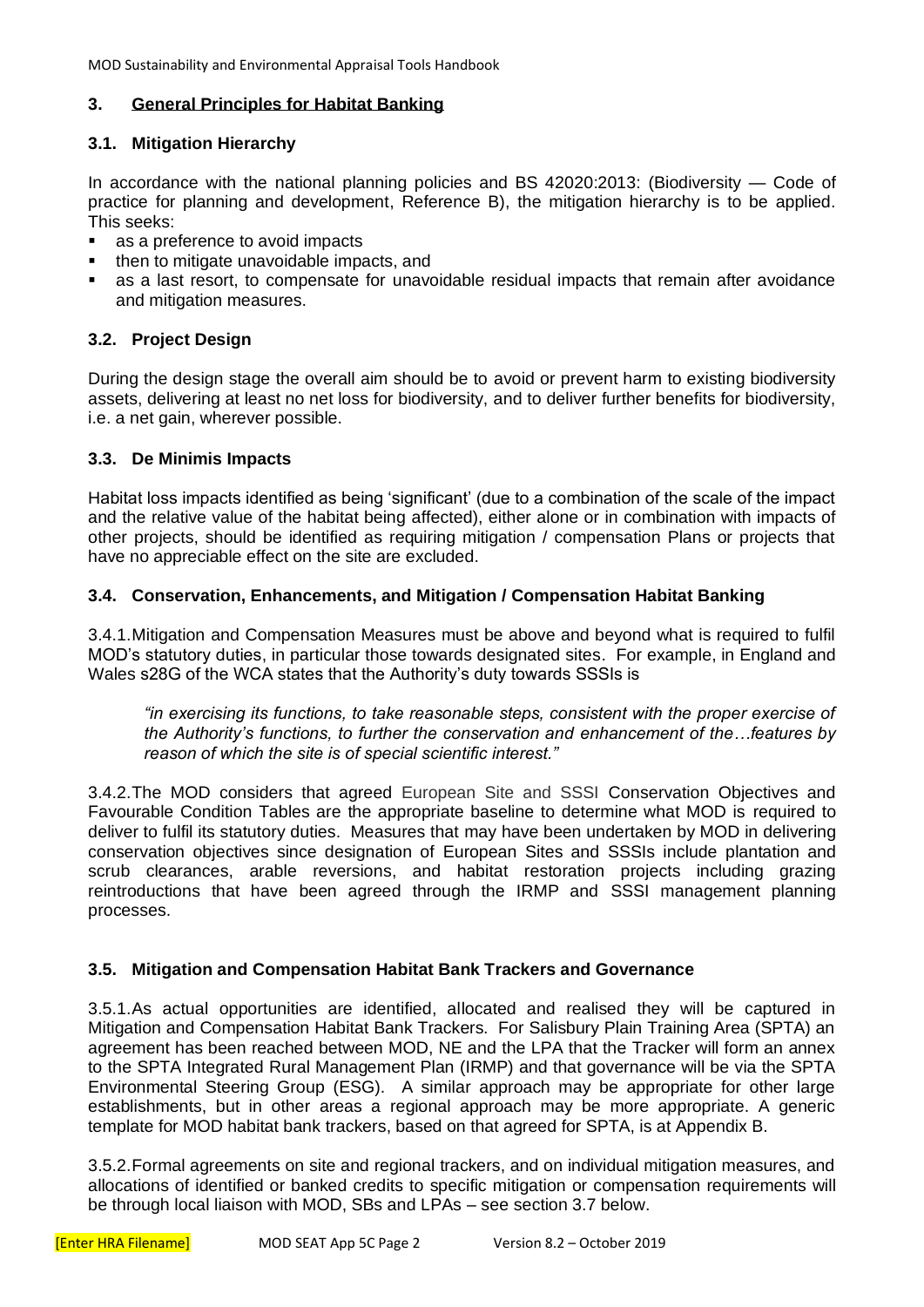3.5.3.As well as Trackers, DIO will maintain GIS mapping of agreed developments, conservation, enhancement and banked mitigation and compensation measures, for comparison with baseline mapping and to ensure no double-counting.

#### **3.6. Timing, Extent and Certainty of Success**

3.6.1.Measures must be secured before impacts occur. This includes ensuring all legal, technical and financial arrangements are in place.

3.6.2.In accordance with the Natural England approach as set out in Appendix A, mitigation measures agreed as part of an Article 6(3) of the Habitats Directive Appropriate Assessment must be delivered and fully functioning before an impact on a European site occurs.

3.6.3.Where compensatory measures are to be secured under Article 6(4) they should normally be delivered and fully functioning in advance of the impact, as this ensures the continuity of ecological function, reduces the chance of harming the network of sites and also ensures there is no loss during the period before the compensatory measures are implemented. However, in certain situations impacts on European sites may necessarily occur before secured compensatory measures are fully functioning. There may also be circumstances where the compensatory measures will take a long time to become fully-functioning. In such circumstances it may be acceptable to put in place measures which do not provide a complete functioning habitat before losses occur, provided undertakings have been made that the measures will in time provide such a habitat and additional compensation above the ratio of 1:1 is provided to account for this. However, measures which can be delivered prior to impacts or with a short timescale for delivery should be prioritised over others with long time delays. To ensure delivery, we must demonstrate that secure and binding plans are in place to deliver and manage the measures on an ongoing basis. We should put in place monitoring and reporting requirements to ensure the plans are fulfilled. Such cases require careful consideration by the MOD and SBs.

3.6.4.The extent of measures should take full account of the extent and quality of the asset being lost or degraded, and the risks associated with or time required for the creation of new habitats or the restoration of existing ones. Developing guidance on biodiversity offsetting may inform this assessment, noting that this guidance was not intended specifically for offsetting impacts within designated sites. The MOD and SBs (and the Secretary of State for cases considered under Article 6(4)) must have confidence that the measure will be sufficient to offset the harm. This can be a complex judgement and requires consideration of factors including:

- Distance from the affected site: in general measures close to the original site will be preferable, but there may be instances where a site further away will be better suited, in which case it should be selected.
- Time to establish the measures to the required quality, quicker solutions may be preferred to those likely to take a long time to deliver.
- Whether the re-creation / restoration methodology is technically feasible using credible, tried and tested methods
- If there is significant uncertainty or unavoidable time lag between harm to the site and the establishment of measures, a larger area may be needed, coupled with a monitoring and adaptive management strategy that would secure remedial action if the measure is not successful.
- Mitigation and compensation measures must achieve like for like replacement of affected qualifying habitat and species.
- The environmental impacts of any land use change to create mitigation/offset habitat.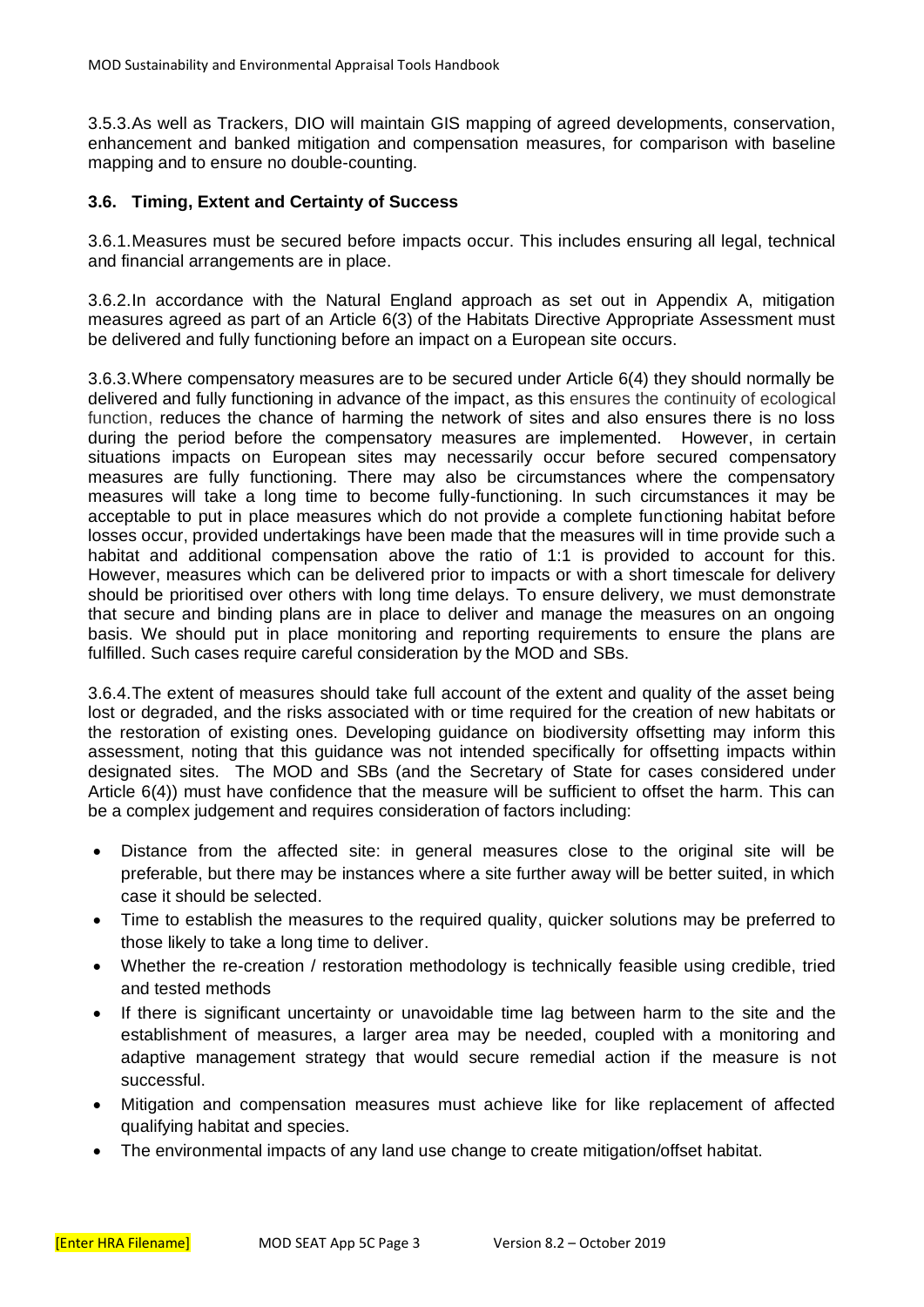MOD Sustainability and Environmental Appraisal Tools Handbook

3.6.5.Decisions will be made on a case-by-case basis on whether there is adequate confidence for measures to be considered as mitigation, avoiding adverse effects on the integrity of the site in the first place. Where there isn't full confidence, measures will be considered Compensation under Article 6(4) / Regulation 62.

#### **3.7. Assessments and Approvals for Habitat Banking Opportunities**

3.7.1.All proposed habitat banking measures will be subject to internal review which may trigger further detailed assessments of possible impacts on military operations, heritage, ecology, access and recreation, forestry, tenants and estate management activities.

3.7.2.Habitat banking measures may be subject to external approvals such as SSSI Assent, Felling Licences or Environmental Impact Assessment (Forestry) Opinion. Where possible, measures will be pooled and applications for statutory approvals submitted as 'environmental conservation programmes'. This will enable improved certainty for all involved, and where possible will allow works to be undertaken and 'banked' in advance of the requirement for mitigation and compensation arising.

3.7.3.Where 'environmental conservation programmes' involve the removal of woodland the proposals will need to be present information that shows how the proposal meets the Government's [Open Habitats Policy](http://www.forestry.gov.uk/england-openhabitats) for England (and devolved equivalents).

3.7.4.Habitat Banking Trackers must include columns to capture summaries of internal and external assessments and approvals. Measures will be classified as 'identified' in the tracker until internal and external approvals are secured. Measures will then be classified as 'unallocated' or 'allocated' depending on whether they have been attributed to specific mitigation requirements.

#### **References**

- A. 'The Briels Judgment': JUDGMENT OF THE COURT (Second Chamber), 15 May 2014, (Environment – Directive 92/43/EEC – Article 6(3) and (4) – Conservation of natural habitats – Special areas of conservation – Assessment of the implications for a protected site of a plan or project – Authorisation for a plan or project on a protected site – Compensatory measures – Natura 2000 site Vlijmens Ven, Moerputten & Bossche Broek – Project on the route of the A2 's-Hertogenbosch-Eindhoven motorway) [http://curia.europa.eu/juris/document/document.jsf?text=&docid=152343&pageIndex=0&docl](http://curia.europa.eu/juris/document/document.jsf?text=&docid=152343&pageIndex=0&doclang=EN&mode=req&dir=&occ=first&part=1&cid=6391) [ang=EN&mode=req&dir=&occ=first&part=1&cid=6391](http://curia.europa.eu/juris/document/document.jsf?text=&docid=152343&pageIndex=0&doclang=EN&mode=req&dir=&occ=first&part=1&cid=6391)
- B. BS 42020:2013: Biodiversity Code of practice for planning and development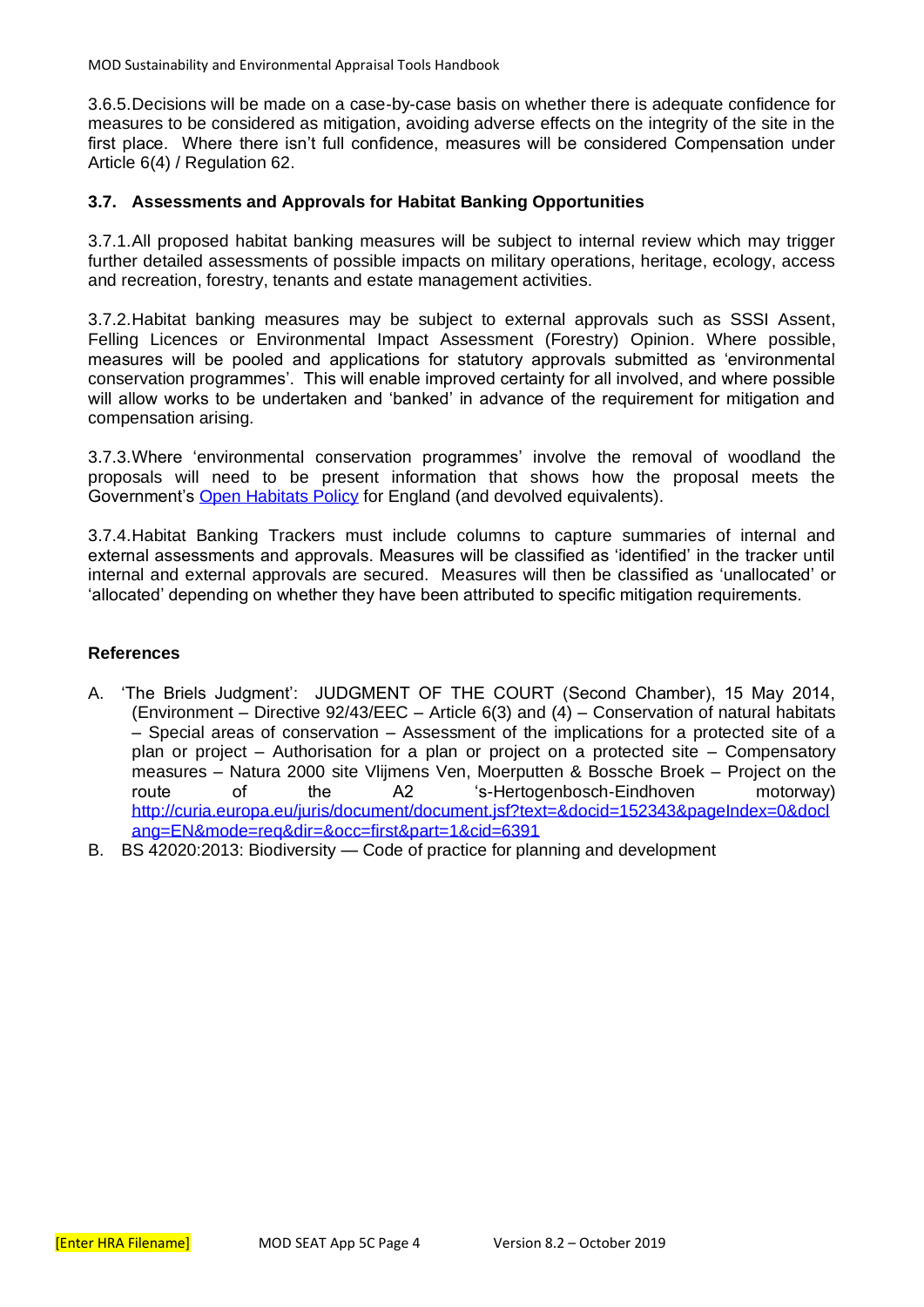#### **Appendix 5C(A) – Natural England's approach to considering habitat creation as mitigation following the** *Briels* **Judgment** *Christina Cork, Richard Broadbent, Ginny Swaile & Steve Clifton*

*[Original appeared in* The Habitats Regulations Assessment Journal, Issue 3, pages 8-9) The Habitats Regulations Assessment Journal, Issue 3, Pages 8-9]

In May 2014, a judgment was handed down by the Court of Justice of the European Union ('the Court'), which provides a further, authoritative interpretation of parts of the Habitats Directive, and consequentially the Habitats Regulations 2010 (as amended). This relates to the *Briels* case (refer Graham Machin's article on page 25 of the July 2014 issue) This case centred on what types of measures are relevant to consider as mitigation, when coming to a conclusion as to the effect on European site integrity of a proposed plan or project. The Court ruled in this case that the habitat creation on land within a SAC proposed to avoid an overall loss of habitat was in fact a compensatory measure and not eligible to be included as mitigation against damaged or lost habitat of the same type. As such this should not be taken into account until later in the formal Habitats Directive decision making process i.e. after the consideration of alternative solutions and only having measure could be taken into account during the appropriate assessment stage of a HRA. These cases are likely to be extremely rare, however.

These limited circumstances would be defined by four key criteria which would apply, over and above the baseline of achieving 'no net loss' of designated habitat. Under this approach, any proposed creation of habitat within a European Site must be:

- confined to areas which are not designated SAC feature habitat or SPA supporting habitat (site fabric),
- small in scale.
- technically feasible with a high degree of certainty of success, and
- timed to ensure it can be completed (present and functioning appropriately) rapidly and before the predicted harmful impact is allowed to occur.

This potential habitat creation must be above and beyond any measures required to meet the definition of established overriding public interest in the project. In coming to this view the Court placed particular weight on the typical uncertainty of success and timescales which can be associated with habitat creation. In light of the judgment, Natural England will not normally consider any proposed creation (including translocation) of either designated or supporting habitat within the same European Site, in response to a predicted loss, to be "mitigation".

It is Natural England's view, though, that there may be a very limited set of circumstances where habitat creation within a European site provided as a mitigation measure is compatible with the Briels judgment (as described in sections C.5.4 and C.5.5.1 of the Handbook), that is where new plans or projects can be compatible with achieving the Conservation Objectives of the site and the maintenance of site integrity. We would consider that in these particular situations such a favourable condition, in terms of measuring both the extent and quality of the feature, and these restorative measures would need to be guaranteed before agreeing the additional creation. It is difficult to apply this approach on a site with an objective to restore the extent of the feature in question, unless the recovery to favourable condition was near complete. A full and detailed Habitat Mitigation Plan, which formally incorporates the above, should be an enforceable condition or restriction of any permission granted in these circumstances.

If any of these criteria above cannot be satisfied, and reasonable scientific doubt remains as to the certainty of successful habitat creation within a short timeframe, Natural England would advise that a predicted loss cannot be mitigated for by habitat creation, and must instead constitute an adverse effect on site integrity. The project must then pass the tests given in regulation 62 of no alternatives and only proceed from there on the basis of there being imperative reasons of overriding public interest. At that point, compensatory measures for the lost or damaged habitat would need to be provided by the usual means to satisfy regulation 66 as required.

It is further noted that due to tightly-drawn boundaries notified at the time of designation, site-fabric is not prevalent in many protected sites and using creation of habitat from site fabric to mitigate loss has not been common practice in the past. Natural England will continue to work with applicants to find alternative solutions which do not result in loss of habitat and seek other types of mitigation where needed. Natural England will continue to take into account clarifications in the law when giving its advice to competent authorities on plans and projects likely to significantly affect European sites.

#### **Footnotes**

1. 'Site-fabric' is a general term used by Natural England to describe land and/or permanent structures present within a designated site boundary which are not, and never have been, part of the special interest of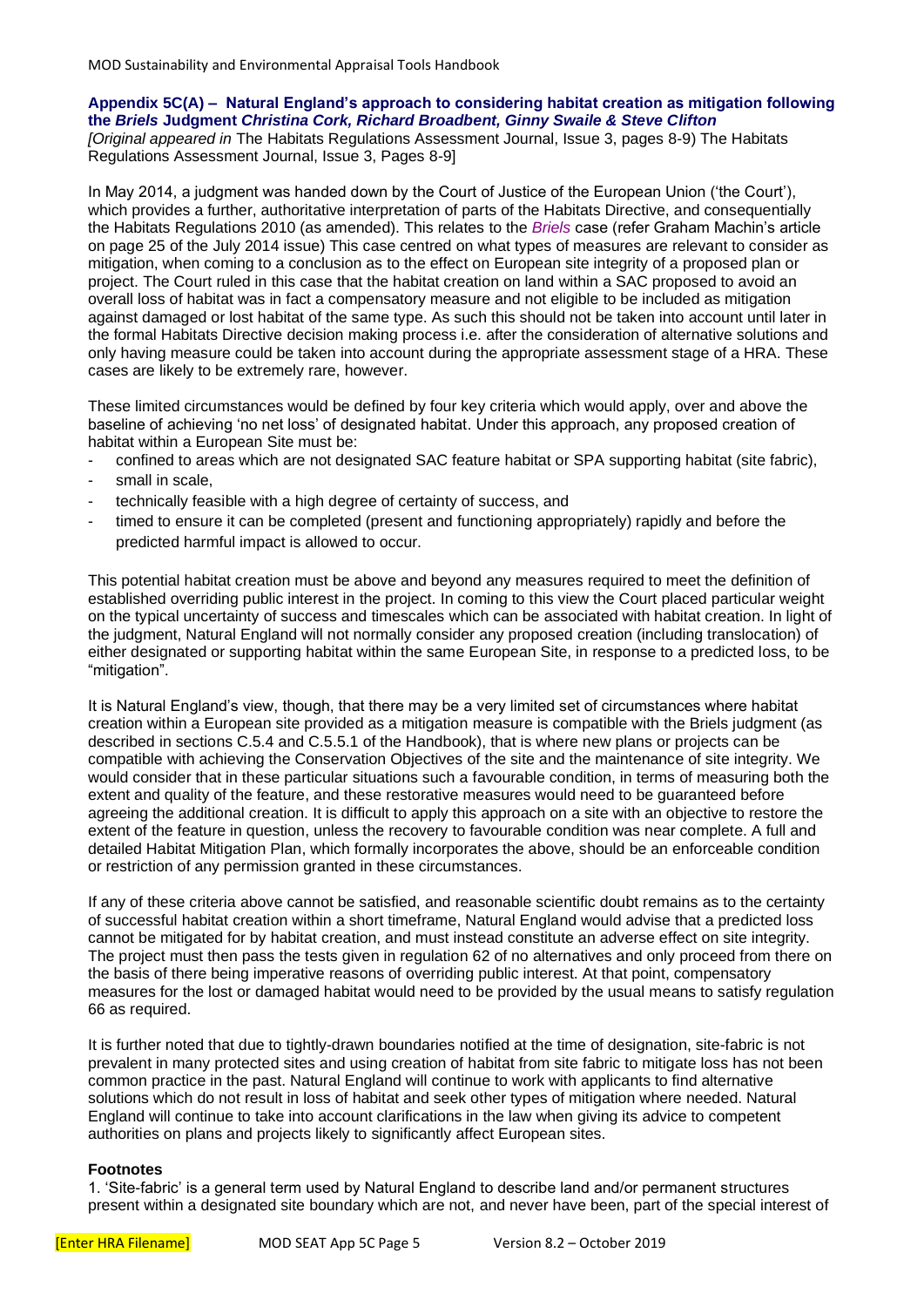MOD Sustainability and Environmental Appraisal Tools Handbook

a site, nor do they contribute towards supporting a special interest feature of a site in any way, but which have been unavoidably included within a boundary for convenience or practical reasons. Areas of site-fabric will be deliberately excluded from condition assessment and will not be expected to make a contribution to the achievement of conservation objectives.